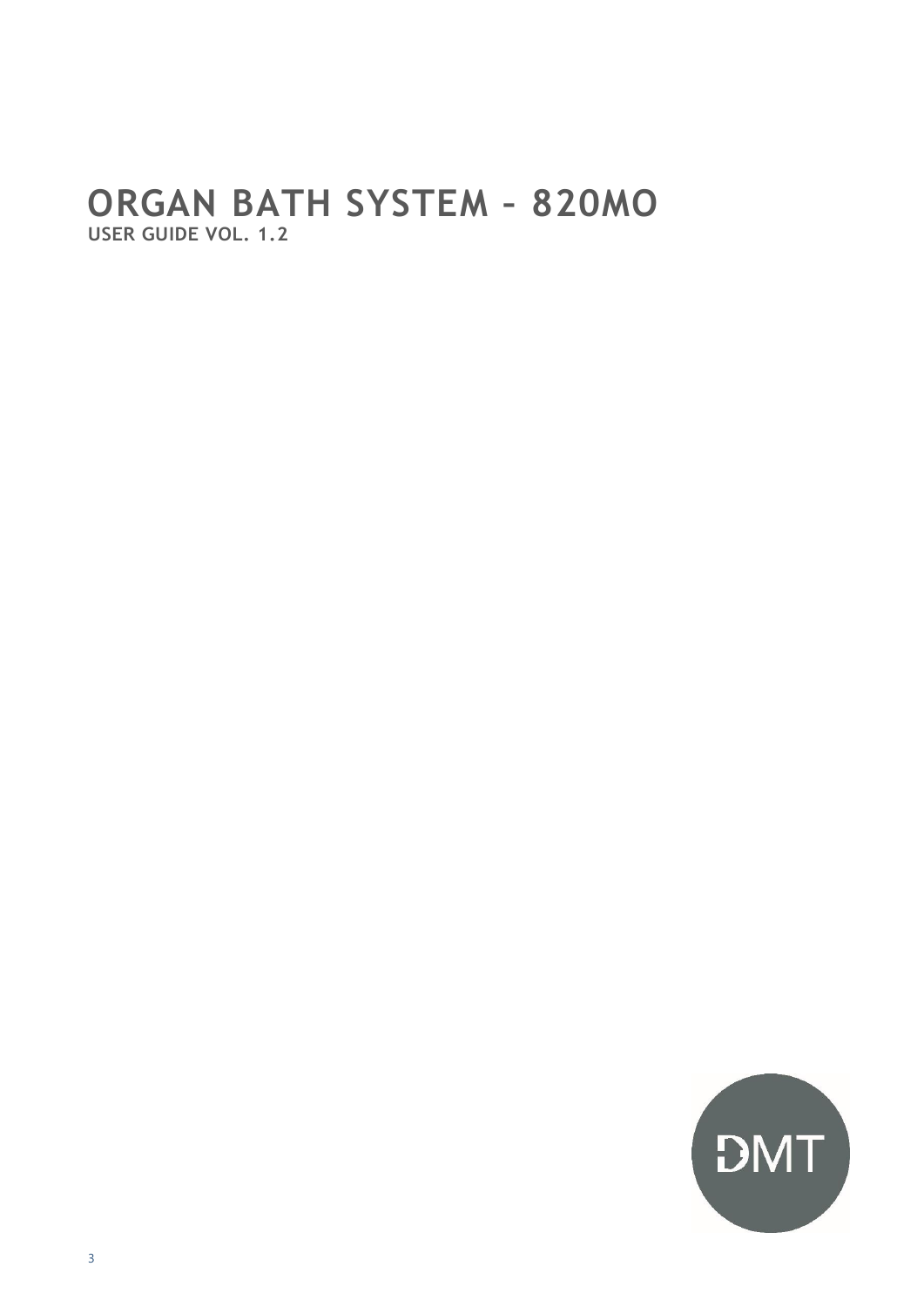# **CONTENTS**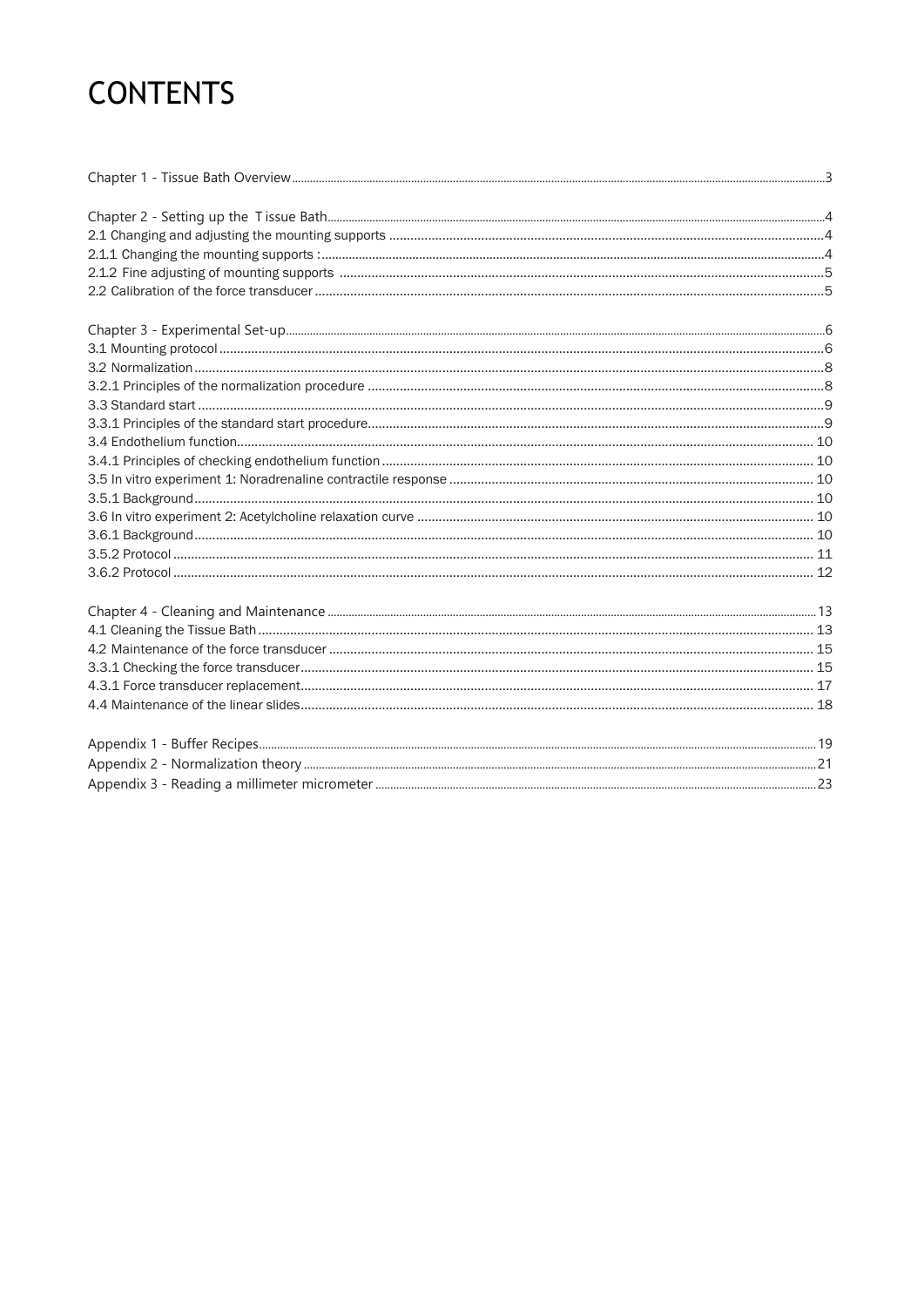## <span id="page-2-0"></span>CHAPTER 1 - TISSUE BATH OVERVIEW



*Figure 1.3 820MO Organ bath chamber unit and 820MO-XL Chamber Unit*



*Figure 1.4 Close up of the 820MOmyograph chamber unit*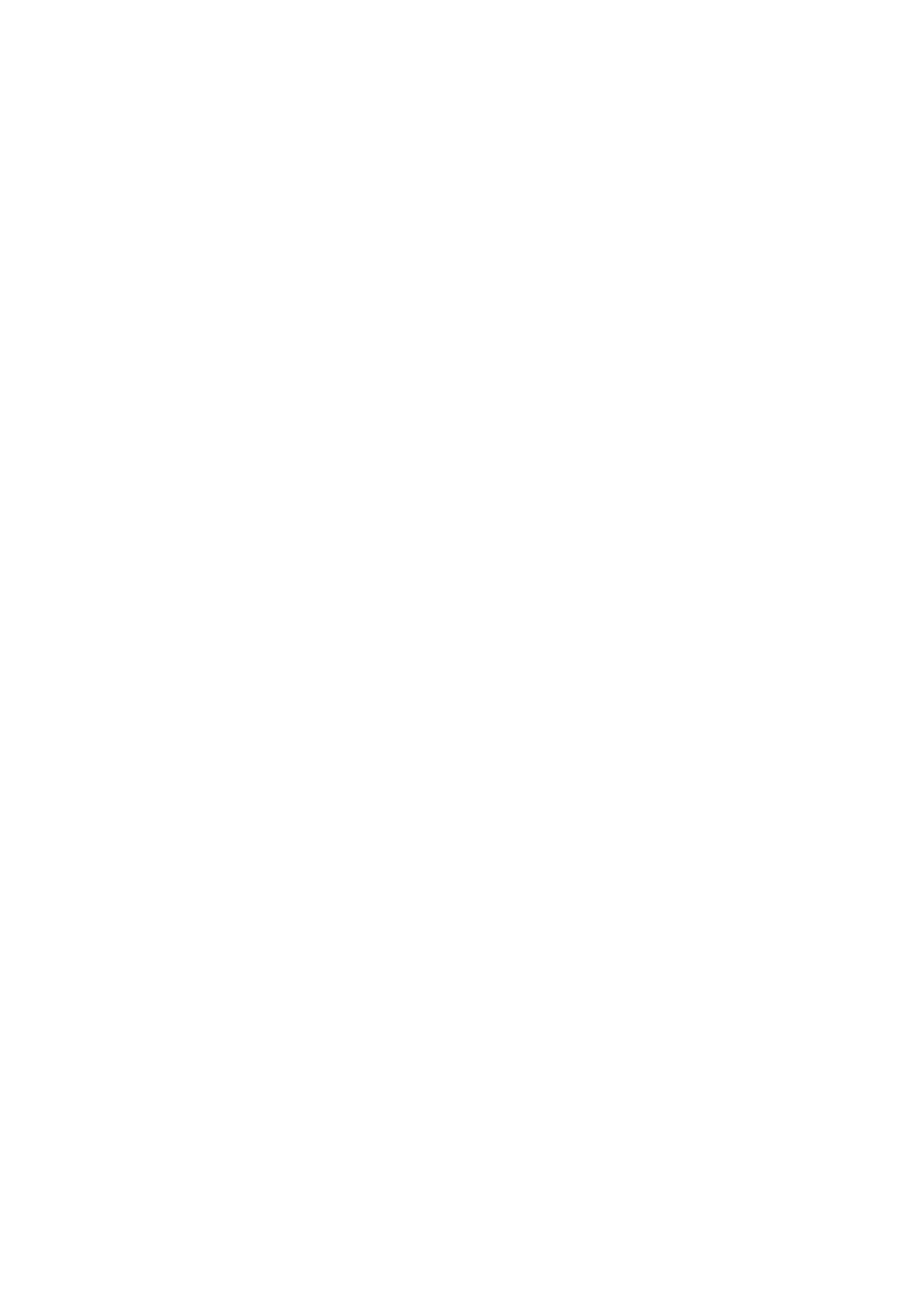## <span id="page-4-0"></span>CHAPTER 2 - SETTING UP THE TISSUE BATH

## <span id="page-4-1"></span>**2.1CHANGING AND ADJUSTING THE MOUNTING SUPPORTS**

Each chamber can accommodate mounting supports for larger segments (>500 µm). Because the mounting supports can be changed easily, experiments can be performed with different tissues sizes. In the 820MO chamber tissue segments length/diameter up to 19mm can be mounted and in the 820MO-XL chamber tissue segment with length/diameters up to 45mm can be mounted. Continuous use and repeated greasing of the transducer arm holes will cause some misalignment of the mounting supports. The mounting supports will need occasional adjustments. Changing and adjustment of the mounting supports is performed using the following step-by-step procedure.

*OBS:*

*THE TRANSDUCERS ARE FRAGILE AND SENSITIVE TO MECHANICAL STRAIN. BE VERY CAREFUL WHEN CHANGING OR ADJUSTING THE MOUNTING SUPPORTS*

#### <span id="page-4-2"></span>**2.1.1 CHANGING THE MOUNTING SUPPORTS**

- 1. Use the micrometer to separate the supports as far apart as possible.
- 2. Use the small screwdriver provided to gently loosen screw "C" (figure 2.1) on the support attached on the force transducer side. Screw "C" is the screw on the support closest to the transducer.
- 3. Gently pull the support away from the Force transducer pin.
- 4. Loosen screw "A" on the micrometer side with the appropriate Allen key.
- 5. Pull the pin support away.

#### *NOTE:*

*NUMBER THE MOUNTING SUPPORTS WITH THE NUMBER OF THE CHAMBER THEY WERE REMOVED*  FROM SING A PERMANENT MARKER. STORE THE MOUNTING SUPPORTS IN THE PROVIDED PLASTIC CASE, NUMBERING THE MOUNTING SUPPORTS WILL SAVE TIME WHEN THE MOUNTING *SUPPORTS ARE CHANGED AGAIN, MINIMIZING THE AMOUNT OF ADJUSTMENTS NEEDED AFTER EACH CHANGE.*



*Figure 2.1 Illustration of the screws for changing and adjustments of the mounting supports*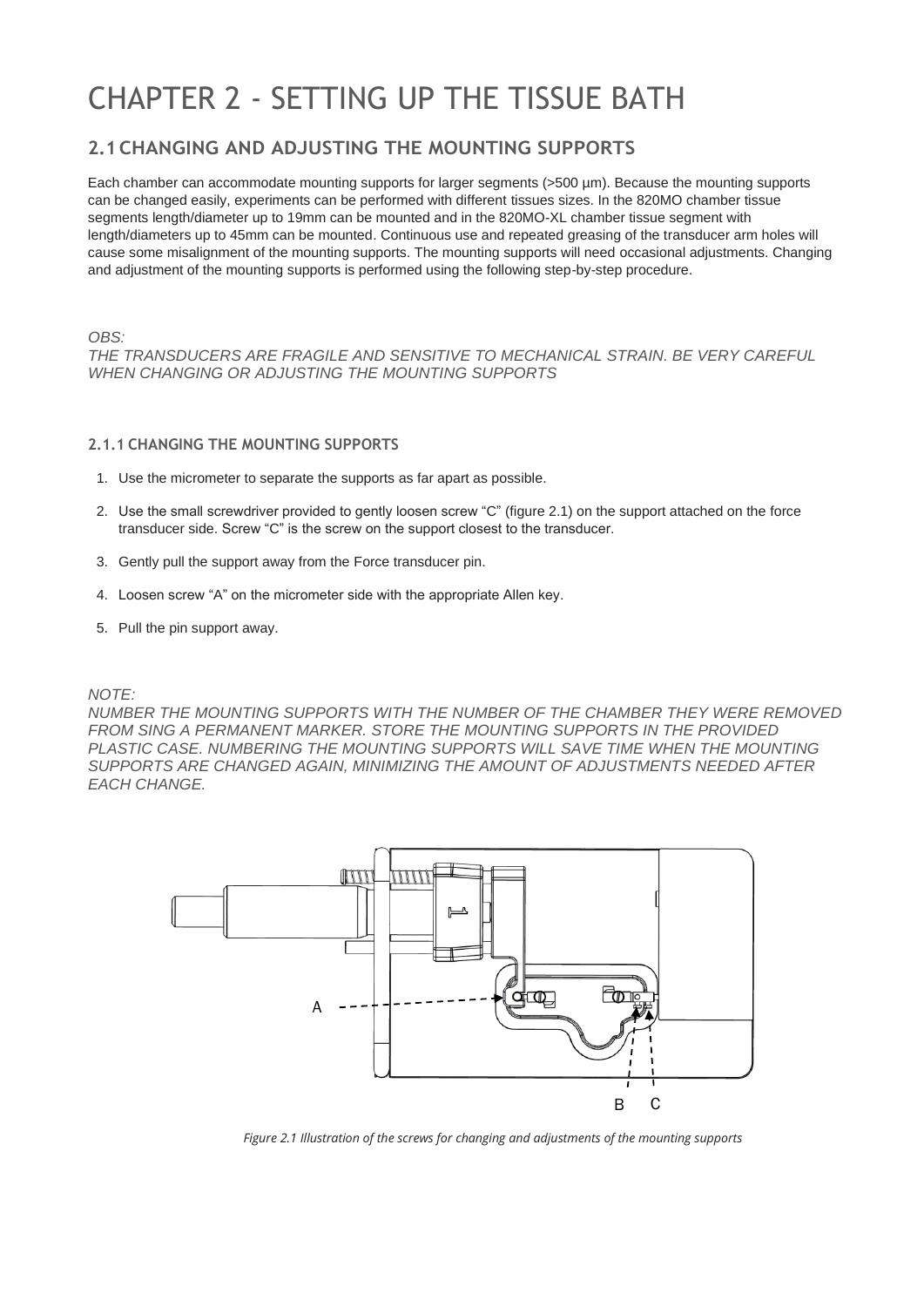### <span id="page-5-0"></span>**2.1.2 FINE ADJUSTING OF THE MOUNTING SUPPORTS**



- 1. Loosen screw "A" to move the micrometer-side arm holder sideways and up and down.
- 2. Loosen screw "B" to move the mounting supports on the force transducer side, sideways, rotate and up and down..



*Figure 2.2 Illustrations of properly aligned Mounting pins and incorrectly aligned Mounting pins*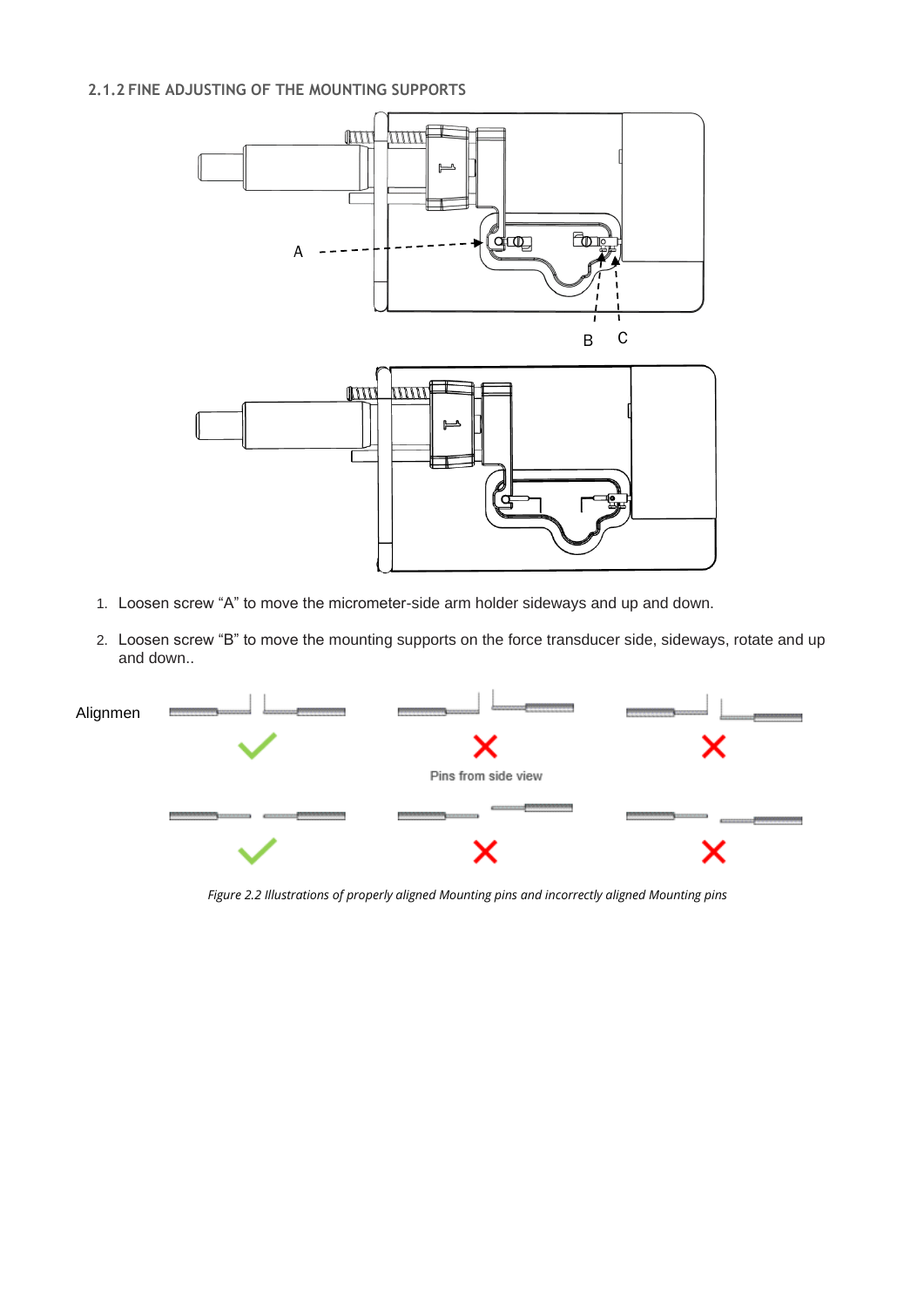## <span id="page-6-0"></span>**2.2 CALIBRATION OF THE FORCE TRANSDUCER**

As a part of the general maintenance of the Tissue Bath, DMT recommends that the Tissue Bath is force calibrated at least once a month. The Tissue Bath should also be force calibrated every time the Multi Interface has been moved. Although lab benches are all supposedly perfectly horizontal, small differences in lab bench pitch can affect the calibration of the system. The Tissue Bath should also be calibrated if the system has been idle for longer than a month. A step-by-step procedure is explained in chapter 3.2 in Organ Bath System - User Manual.

## <span id="page-6-2"></span><span id="page-6-1"></span>CHAPTER 3 - EXPERIMENTAL SET-UP

## **3.1 MOUNTING PROTOCOL**

Each chamber contains supports with mounting clamps to facilitate the mounting of muscle strips in the organ bath chambers. These clamps have been designed to optimally "clamp" the tissue without slipping during a contraction. They are also designed to effectively "grab" tendon on whole striated muscle preparations without experiencing "slippage" during a whole striated muscle contraction.

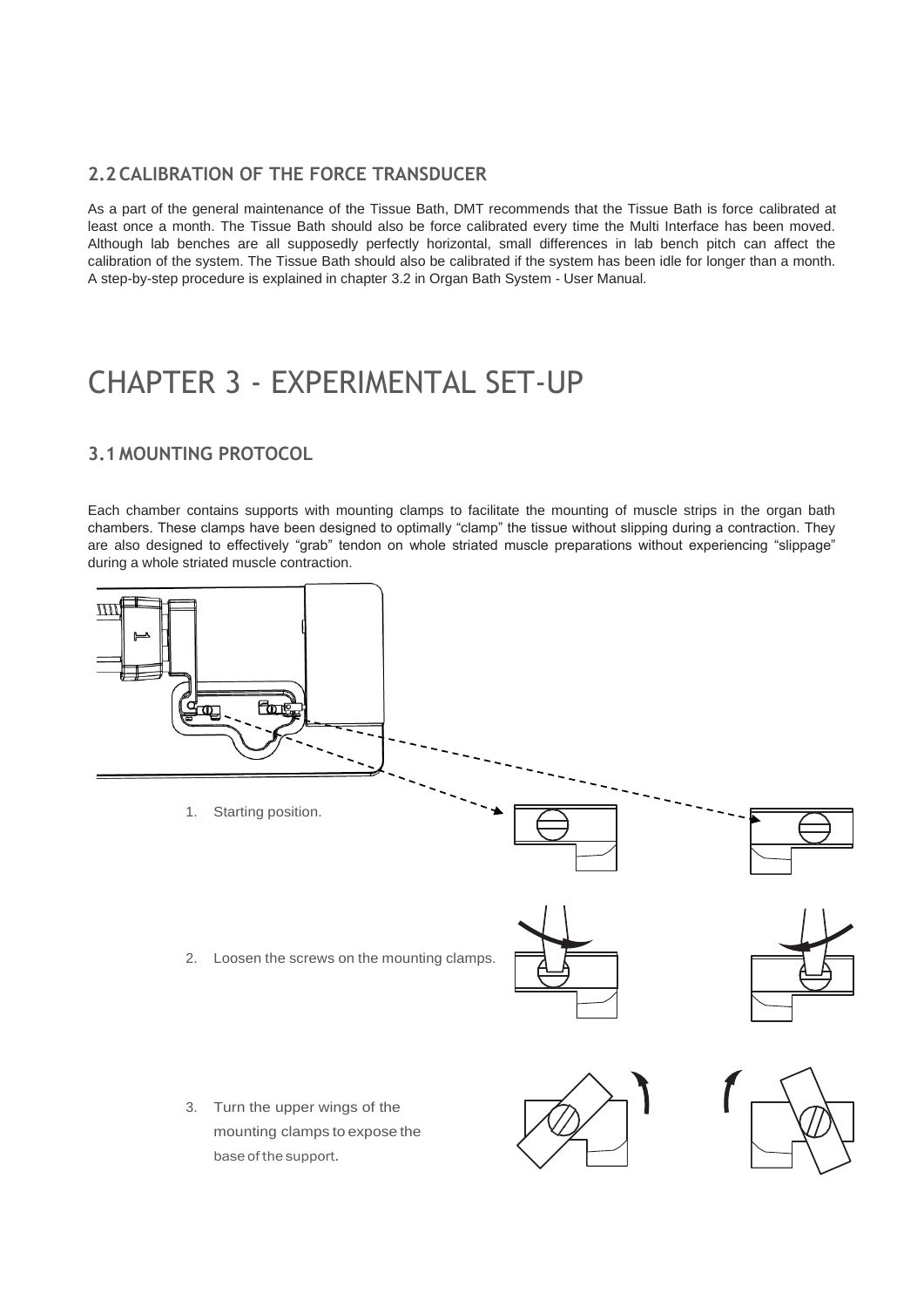4. Place the muscle strip onto the base of the mounting clamp.



Below is a short description of how to mount a tissue ring preparation on the Mounting Pins of the 820MO system. DMT deliver the 820MO system with 200µm pins allowing the user to mount ring preparation with an internal diameter from 450µm and up. For large tissue ring preparation with the ability to make high force contractions the 200µm pins may be too thin. DMT can delivery mounting pins with the following thickness:

L-shaped mounting pins (Diameter): 100µm, 200µm, 250µm, 300µm and 400µm.



*Figure 3.1. 820MO Chamber unit with Mounting Pins*

- *1.* Fill the chamber with a given buffer (5-7ml) (see appendix 1 for Buffer recipes). *DO NOT FILL THE CHAMBER TO THE EDGE OF THE CHAMBER.*
- 2. Make sure that the tissue Mounting pins are properly aligned.



*Properly aligned pins, seen from side and above*

3. Use the micrometer to get the pins close together as possible without touching each other.

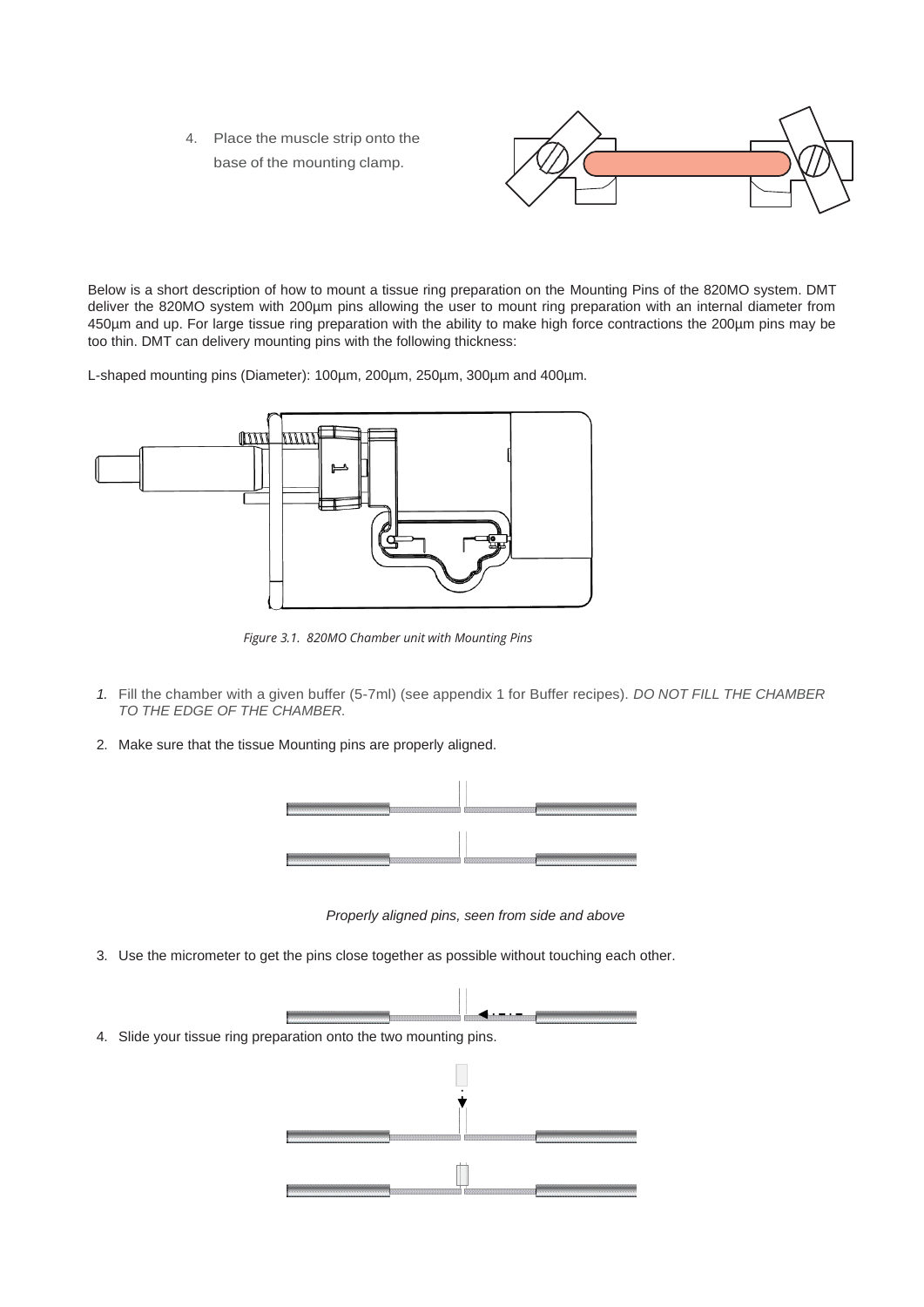5. Slowly move the pins apart using the micrometer until the force reading is increasing.



- 6. The tissue is now mounted and ready for a normalization protocol (see chapter 3.2) finding the optimal pre-load tension for the mounted tissue.
- 7. Place the micrometer at the position giving the optimal pre-load tension on the mounted tissue.
- 8. Continue with a standard start (see chapter 3.3).
- 9. The mounted tissue is now ready for experiments.

## <span id="page-8-0"></span>**3.2 NORMALIZATION – OPTIMAL PRE-LOAD TENSION**

Artery tissue: DMT highly recommend the user to read the DMT Normalization Guide before performing any experiments on arteries. The Normalization guide can be downloaded on [www.dmt.dk.](http://www.dmt.dk/)

The importance of normalizing the preparation is three-fold:

- 1. Experiments with elastic preparations like vessels can only have meaning if they are performed under conditions where the size is clearly defined.
- 2. Clearly defined conditions are required in pharmacological experiments as the sensitivity of preparations to agonists and antagonists is dependent on the amount of stretch.
- 3. The active response of a preparation is dependent on the extent of stretch, which makes it important to set the preparation to an internal circumference or pre-load tension giving maximal response of a given tissue mounted in the 820MO chambers.

The aim of the normalization procedure is to stretch the mounted muscle segment to an optimal pre-load tension giving maximum response by muscle contraction. For arteries the.so-called normalized internal circumference (IC1): defined as a set fraction of the internal circumference (IC100) that a fully relaxed segment would have at a specified transmural pressure. For small rat arteries the target transmural pressure is typically 100mmHg =  $13.3$  kPa.

#### <span id="page-8-1"></span>**3.2.1 PRINCIPLES OF THE NORMALIZATION PROCEDURE**

In practice, the normalization is performed by distending the segment stepwise and recording the passive and the active force (stimulation of the muscle to contract) after each stretch. The optimal pre-load tension is at the passive force where the active force minus the passive force reaches a maximum.

#### **Arteries**

For arteries the force sets of micrometer and force readings (figure 3.8) data are converted into values of internal circumference (μm) and wall tension T (mN/mm) respectively.

Plotting wall tension against internal circumference reveals an exponential curve and by applying the isobar curve corresponding to 100mmHg, IC100 is calculated from the point of intersection using the Laplace relation (figure 3.9). IC1 is calculated from IC100 by multiplying a factor giving an internal circumference at which the active force production as well as the sensitivity to agonists of the segment is maximal. For rat mesenteric arteries the factor is 0.9 b ut both this factor as well as the transmural pressure has to be optimized for each particular segment. The normalized internal diameter is calculated by dividing IC1 with

The DMT Normalization Guide contains a complete description of the mathematical rationale and calculations of the normalization procedure.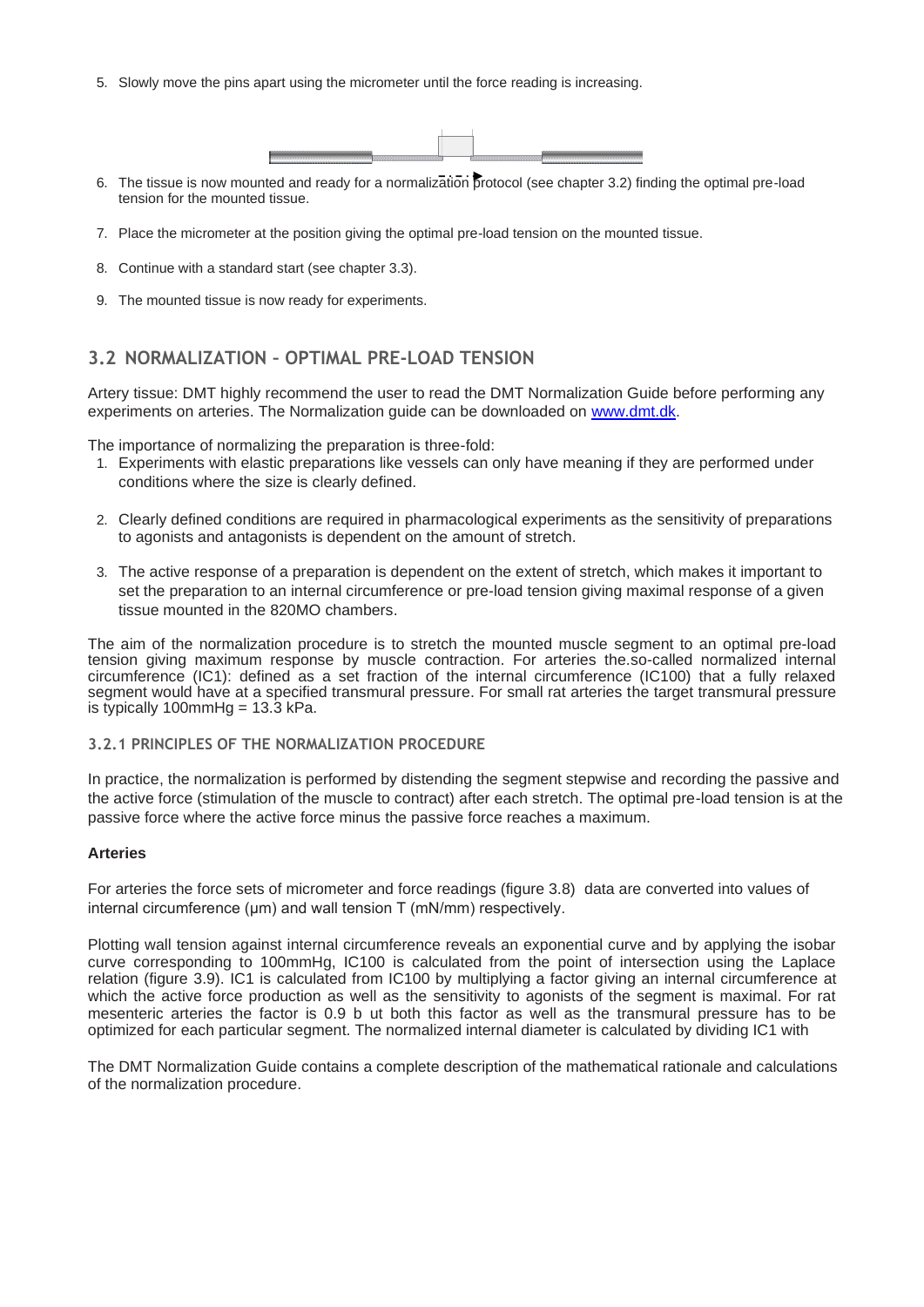

**3.3 STANDARD START** *arteries Figure 3.8 Illustration of the stepwise normalization procedure for* 



*Figure 3.9 Illustration of the exceptional curve fitting and determination of IC 100*

### **3.3 STANDARD START**

The purpose of performing a standard start is to:

- 1. Re-activate the mechanical and functional properties of the mounted segment.
- 2. Check that responses to different types of stimuli are normal in appearance and thereby ensuring that the functionality of the tissue segment has not been damaged during the dissection or mounting procedures.
- 3. Ensure that the tension development gives an effective active contraction force.

The standard start is performed after the mounted segment has been heated, equilibrated and normalized.

The present procedure is suitable for rat mesenteric arteries. Another procedure may be needed for other animal species and tissue types.

#### <span id="page-9-0"></span>**3.3.1 PRINCIPLES OF THE STANDARD START PROCEDURE FOR VESSEL TISSUE**

The standard start procedure consists of a series of five stimuli and washout periods. The first two stimuli are performed using a mixture of KPSS and 10μM noradrenaline to give a maximum contractile response. The third stimulus is performed using a mixture of PSS and 10μM noradrenaline to give a maximum pure agonist mediated (α-adrenoceptor) contraction. The fourth stimulus is performed using KPSS to give a depolarizing contractile response (this stimulus also includes a component from neu- rally released noradrenaline). The final stimulus is performed using a mixture of PSS and 10μM noradrenaline. All solutions are preheated to 37°C and aerated with a mixture of 95% O2 and 5% CO2 before use. Instructions for making the necessary solutions are described in Appendix 1.

| Repeat 1 x              |                      |
|-------------------------|----------------------|
| $-$ Stimulus 1 & 2 $-$  | -- Wash out --       |
| $KPSS + 10\mu M NA$     | 4 x with PSS         |
| Stimulate for 3 minutes | Wait 5 minutes       |
|                         |                      |
| -- Stimulus 3 --        | -- Wash out --       |
| $PSS + 10\mu M NA$      | 4 x with PSS         |
| Stimulate for 3 minutes | Wait 5 minutes       |
|                         |                      |
| $-$ Stimulus 5 $-$      | -- Wash out --       |
| $KPSS + 10\mu M NA$     | 4 x with PSS         |
| Stimulate for 3 minutes | Ready for experiment |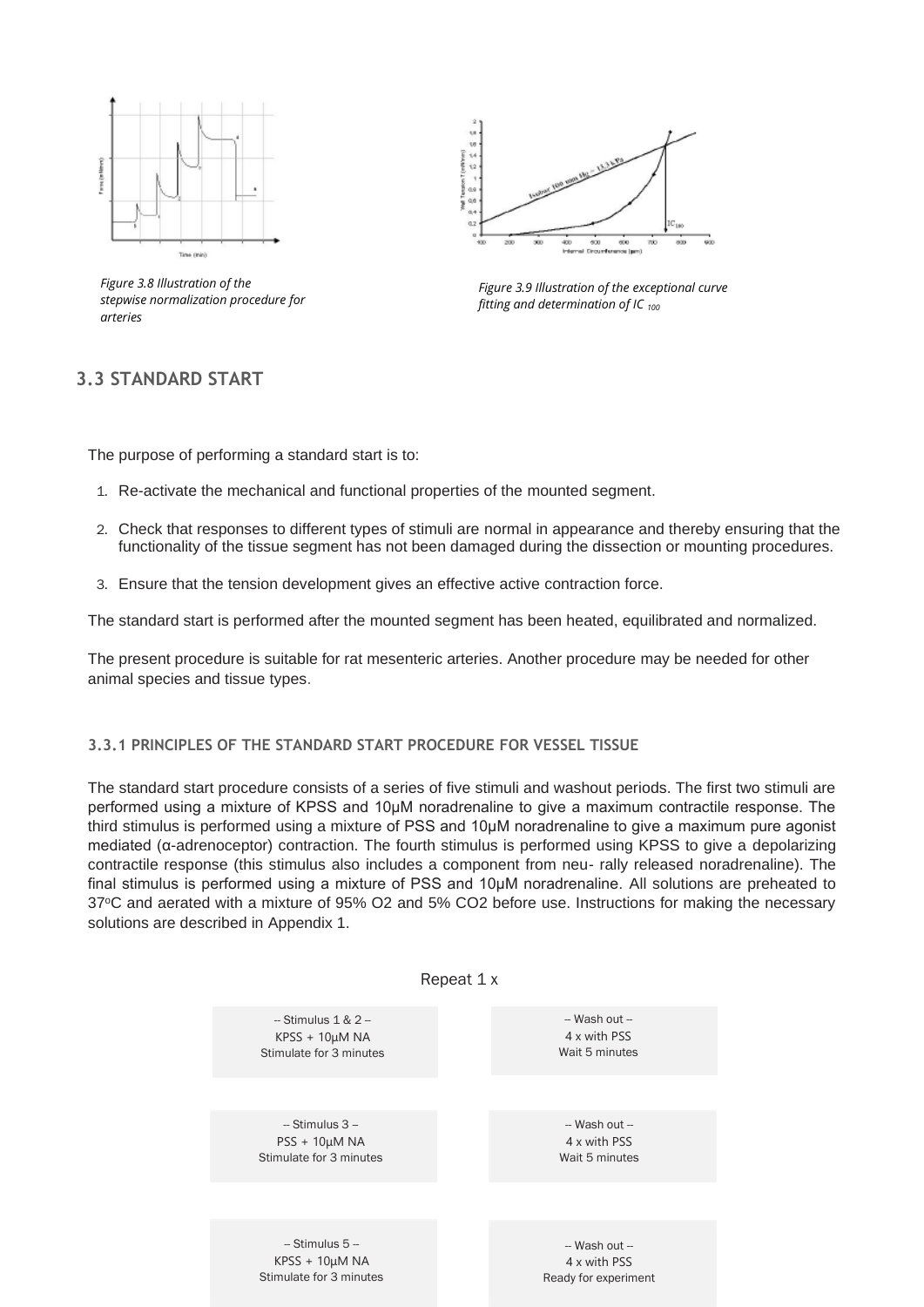## <span id="page-10-0"></span>**3.4 ENDOTHELIUM FUNCTION**

The reasons for checking endothelium function may include:

- 1. To check whether the relaxing function of the endothelium is intact. The procedure is performed to make sure that the endothelium is not damaged during the dissection or mounting procedure.
- 2. If an experiment requires removal of the endothelium this procedure is useful to check whether the endothelial cells were successfully removed.

The procedure can be performed after the vessel segment has been heated, equilibrated and normalized. Preferably the procedure should be done after performing a standard start to make sure that the vessel segment is viable.

The present procedure is for use with rat mesenteric arteries. Another procedure may be needed for other animal species and tissue or vessel types.

### <span id="page-10-1"></span>3.4.1 PRINCIPLES OF CHECKING ENDOTHELIUM FUNCTION

Stimulating a vessel segment with acetylcholine causes a release of nitric oxide (NO, also known as EDRF) from the endothelium cells and subsequent relaxation of the vascular smooth muscle cells. If the endothelium is undamaged by the dissection and mounting procedures, then a substantial relaxation will occur. With complete removal or damaged endothelium, a partial relaxation or no relaxation to acetylcholine is observed.

It is important to note that the amount of NO or EDRF in a vessel is often dependent upon its size. In certain vessels, endothelium- derived hyperpolarizing factor (EDHF) can contribute more or less than EDRF, and in other vessels the same stimulation with ACh can promote release of endothelium-derived contracting factor (EDCF). Therefore, it is important to check the existing literature in order to determine the expected response in your particular vessel with the given concentration of agonist.

## <span id="page-10-2"></span>**3.5 IN VITRO EXPERIMENT 1: NORADRENALINE CONTRACTILE RESPONSE**

The purpose of the present protocol is to determine the sensitivity of rat mesenteric small arteries to the vasoconstrictor noradrenaline/norepinephrine with a cumulative concentration-response curve.

### <span id="page-10-3"></span>**3.5.1** BACKGROUND

Noradrenaline (norepinephrine) causes contraction of mesenteric small arteries through activation of αadrenoceptors whereas noradrenaline activation of β-adrenoceptors causes vasodilatation. As the purpose is to determine the contraction sensitivity to noradrenaline, the vasodilatory effect of noradrenaline is eliminated throughout the experiment by the constant presence of the β-adrenoceptor antagonist, propranolol.

Rat mesenteric arteries are densely innervated by sympathetic nerves, which have a highly efficient reuptake mechanism that removes noradrenaline from the neuromuscular junction. The reuptake mechanism will create a concentration gradient between the solution around the vessel segment and the receptors on the smooth muscle. To correctly determine the sensitivity to noradrenaline it is necessary to eliminate this concentration gradient by performing the experiment in the presence of cocaine to block the noradrenaline reuptake.

To determine the sensitivity to noradrenaline the vessel segment is exposed to increasing concentrations of noradrenaline. Each concentration is applied until a steady response has been reached and then the next concentration is applied. When the vessel segment is fully contracted or does not response more upon increasing the noradrenaline concentration, the experiment is ended.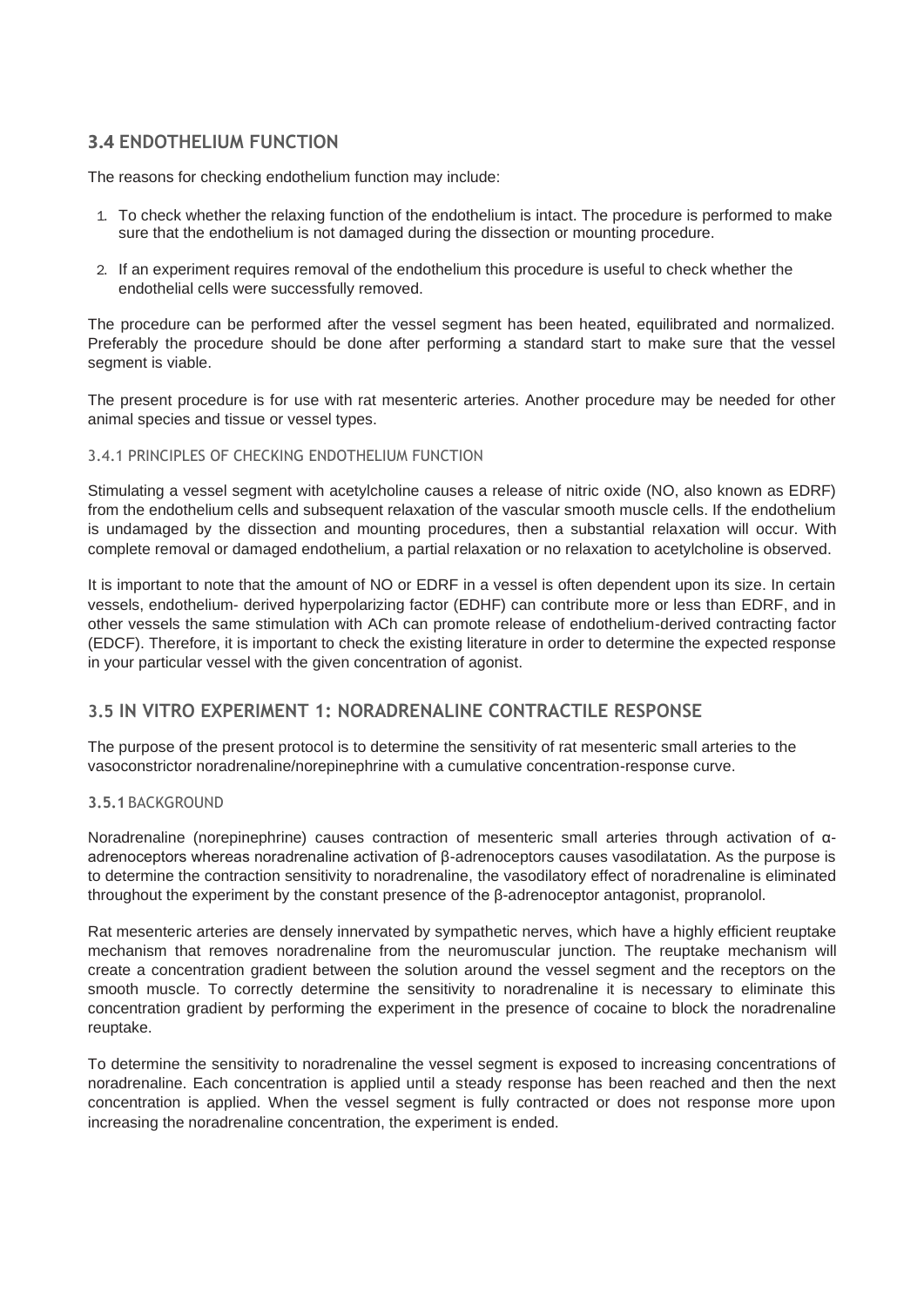<span id="page-11-0"></span>**3.5.2 PROTOCOL**

Prepare the following stock solutions:

 Prepare the following stock solutions: Acetylcholine: 10-4 M, 10-3 M, 10-2 M Noradrenaline: 10-2 M

- 1. Mount and normalize the vessels as described in chapter 3.1 and 3.2.
- 2. Perform a standard start as described in chapter 3.3.
- 3. Incubate the vessel segment in 1μM propranolol (add 5µL of 10-3M to 5mL PSS in chamber) and 3μM cocaine (add 15µL of 10-3M to 5mL PSS in chamber) for at least 10 minutes.
- 4. Add increasing concentrations of noradrenaline into the bath (use the table below as a guideline). Wait for a stable contractile response or a standard time such as 2 minutes between each application.

| [NA] in chamber $(\mu M)^*$                                                              | Volume of stock solution to add to<br>chamber |  |  |  |
|------------------------------------------------------------------------------------------|-----------------------------------------------|--|--|--|
| 0.1                                                                                      | 5µL of 10 <sup>-4</sup> M                     |  |  |  |
| 0.3                                                                                      | $1\mu$ L of $10^{-3}$ M                       |  |  |  |
| 0.5                                                                                      | $1\mu$ L of $10^{-3}$ M                       |  |  |  |
|                                                                                          | $2.5 \mu L$ of $10^{-3} M$                    |  |  |  |
| 1.3                                                                                      | 1.5 $\mu$ L of 10 $\cdot$ 3 M                 |  |  |  |
| 1.5                                                                                      | $1\mu$ L of $10^{-3}$ M                       |  |  |  |
| 3                                                                                        | $7.5 \mu L$ of $10^{-3} M$                    |  |  |  |
| 5                                                                                        | $1\mu$ L of $10^{-2}$ M                       |  |  |  |
| 10                                                                                       | 2.5 $\mu$ L of $10^{-2}$ M                    |  |  |  |
| *In calculating the [NA] in the chamber, the applied volume of noradrenaline is ignored. |                                               |  |  |  |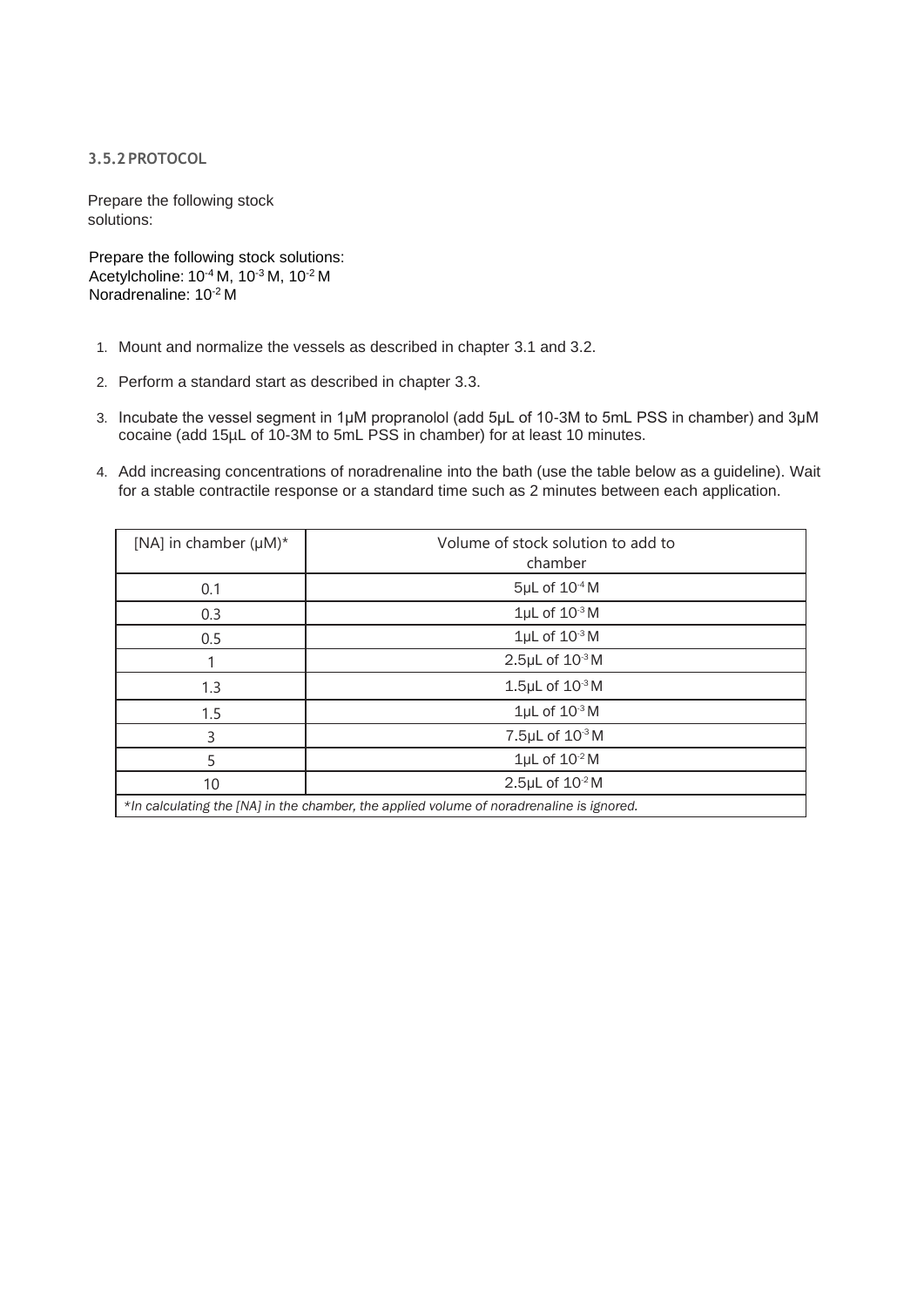### <span id="page-12-0"></span>**3.6 IN VITRO EXPERIMENT 2: ACETYLCHOLINE RELAXATION CURVE**

The purpose of the present protocol is to determine the sensitivity of the endothelium dependent vasodilator acetylcholine in noradrenaline pre-contracted rat mesenteric small arteries.

#### <span id="page-12-1"></span>**3.6.1 BACKGROUND**

Acetylcholine causes relaxation of rat mesenteric small arteries by activating of muscarinic M3 receptors at the endothelial cell layer leading to release of endothelium-derived relaxing factors.

Rat mesenteric arteries do not show spontaneous tone in the Tissue Bath, which is why it is necessary to first induce a contraction to be able to observe the relaxation to acetylcholine. In this protocol the contraction is induced by noradrenaline. The re- quired concentration of noradrenaline needs to be optimized since a too low concentration makes it impossible to evaluate the relaxation. On the other hand, it may be difficult to relax super maximally contracted arteries, which may lead to an underestimation of the sensitivity to acetylcholine. Therefore, it is recommended to apply a concentration of noradrenaline inducing 60-70% of maximal contraction response. In practice this concentration is found by performing a noradrenaline concentration-response curve as described in the previous section.

The vessel segment is exposed to the noradrenaline concentration and when the response has stabilized, increasing concentrations of acetylcholine are added to relax the vessel. Each concentration is applied until a steady response has been reached and then the next concentration is applied. When the vessel segment is either fully relaxed or does not relax more upon increasing the acetylcholine concentration, the experiment is ended.

<span id="page-12-2"></span>**3.6.2 PROTOCOL**

Prepare the following stock solutions:

Acetylcholine: 10<sup>-4</sup>M<sup>,</sup> 10<sup>-3</sup>M<sup>,</sup> 10<sup>-2</sup>M

Noradrenaline: 10- <sup>2</sup>M

- 1. Mount and normalize the vessels as described in chapter 3.1 and 3.2.
- 2. Perform a standard start and check the vessel segment for endothelium function, as described in chapter 3.3 and 3.4.
- 3. Add noradrenaline to obtain a response around 60% of maximum (determined from the previous noradrenaline concentration-response curve). When the contractile response is stable, add increasing concentrations of acetylcholine to the chamber, using the table below as a guideline. Wait for a stable contractile response or a standard time such as two minutes between each application.

| [ACh] in chamber<br>$(\mu M)^*$ | Volume of stock solution to add to<br>chamber                                   |
|---------------------------------|---------------------------------------------------------------------------------|
| 0.1                             | $5\mu$ L of $10^{-4}$ M                                                         |
| 0.3                             | $1\mu$ L of $10^{-3}$ M                                                         |
| 0.5                             | $1\mu$ L of $10^{-3}$ M                                                         |
|                                 | 2.5 $\mu$ L of $10^{-3}$ M                                                      |
| 1.3                             | 1.5 $\mu$ L of $10^{-3}$ M                                                      |
| 1.5                             | $1\mu$ L of $10^{-3}$ M                                                         |
| 3                               | 7.5µL of 10-3M                                                                  |
| 5                               | $1\mu$ L of $10^{-2}$ M                                                         |
| 10                              | 2.5 $\mu$ L of $10^{-2}$ M                                                      |
|                                 | *In calculating the [ACh] in the chamber, the applied volume of ACh is ignored. |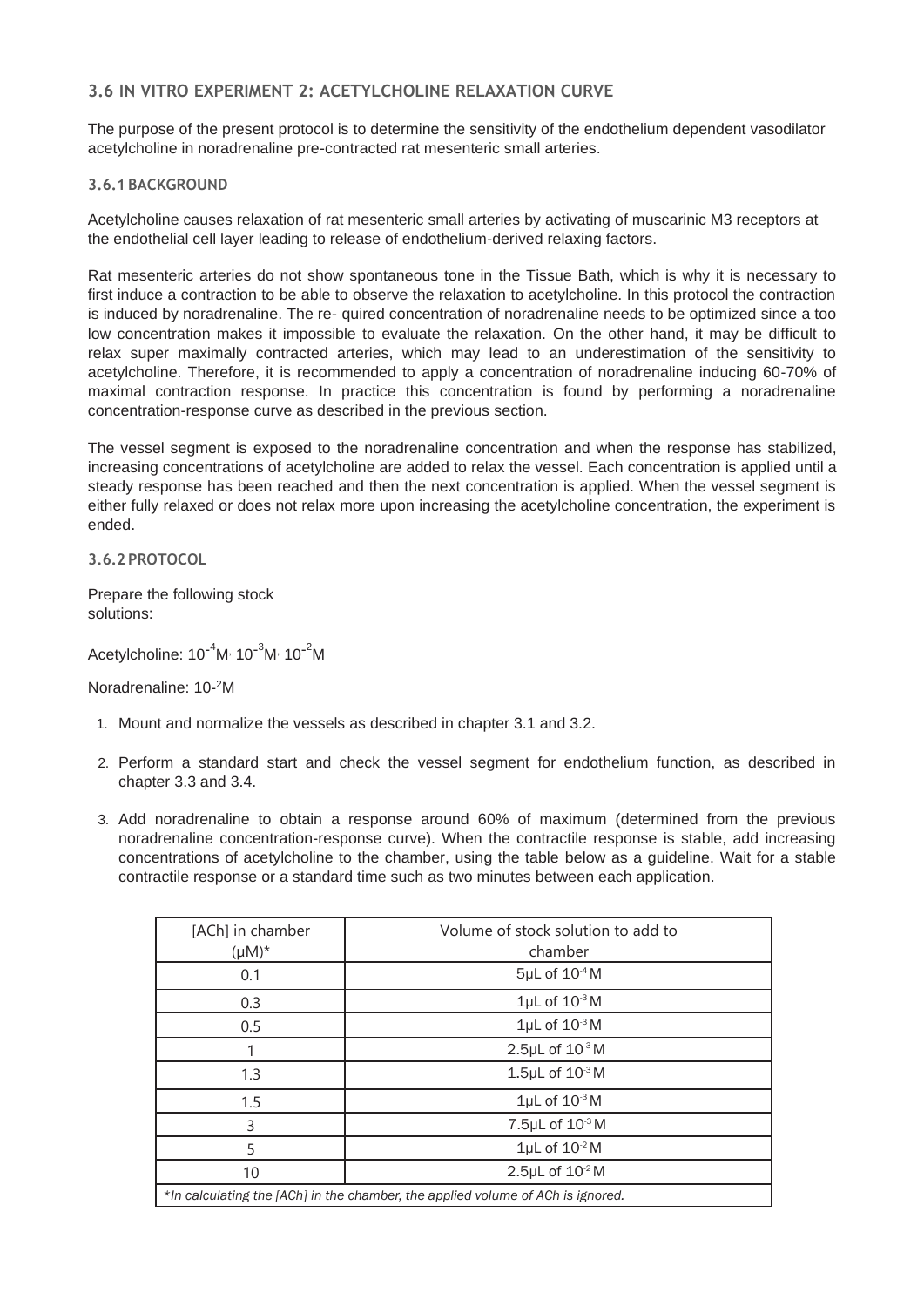## <span id="page-13-0"></span>CHAPTER 4 - CLEANING AND MAINTENANCE

## <span id="page-13-1"></span>**4.1 CLEANING THE TISSUE BATH**

*DMT STRONGLY RECOMMENDS THAT THE TISSUE BATH AND SURROUNDING AREAS ARE CLEANED AFTER EACH EXPERIMENT.*

At the end of each experiment, use the following procedure to clean the Tissue Bath.

- 1. Fill the chamber to the edge with an 8% acetic acid solution and allow it to work for a few minutes to dissolve calcium deposits and other salt build-up. Use a cotton-tipped applicator to mechanically clean all chamber surfaces.
- 2. Remove the acetic acid and wash the chamber and supports several times with double distilled water.
- 3. If any kind of hydrophobic reagents have been used which might be difficult to remove using steps 1) and 2), then try incubating the chamber and supports with 96% ethanol or a weak detergent solution (i.e. 0.1% triton-100).
- 4. To remove more resistant or toxic chemicals, incubate the chamber and supports with 1M HCl for up to 1-2 min. In exceptional cases, incubate the chamber and supports with no stronger than a 3M HNO3 solution for about 1-2 minutes.
- 5. Wash the chamber and supports several times with double distilled water
- 6. If acids such as 1M HCl and 3M HNO3 are used to clean the chambers, make sure ALL surfaces are thoroughly dried after copious washes with double distilled water. Any residual acid will cause corrosion of the stainless steel pins.

To prevent the tubing from becoming blocked with buffer salt deposits after an experiment, remove the chamber cover from the Tissue Bath and turn on the vacuum and press the vacuum valve for about 10 seconds by holding down the valve button(s). Turn off the vacuum and gas supply. Remove any water or buffer remaining in the chamber or on the tubing using absorbent paper.

*IMPORTANT NOTES:*

BE VERY CAREFUL USING HCL OR HNO3 BECAUSE THESE ACIDS MAY CAUSE EXTREME DAMAGE *TO THE STAINLESS STEEL CHAMBERS AND SUPPORTS. DO NOT USE BLEACH TO CLEAN THE CHAMBERS. REPEATED USE OF CHLORINATED SOLUTIONS SUCH AS BLEACH AND HCL WILL CAUSE DAMAGE TO THE STAINLESS STEEL PARTS OF YOUR TISSUE BATH. AVOID USING THEM IF AT ALL POSSIBLE.*

*AFTER CLEANING, ALWAYS CHECK THAT THE GREASE AROUND THE TRANSDUCER PIN IS SUFFICIENT TO KEEP THE BUFFER AND WATER FROM ENTERING THE TRANSDUCER HOUSING (SEE FIGURE 4.1).*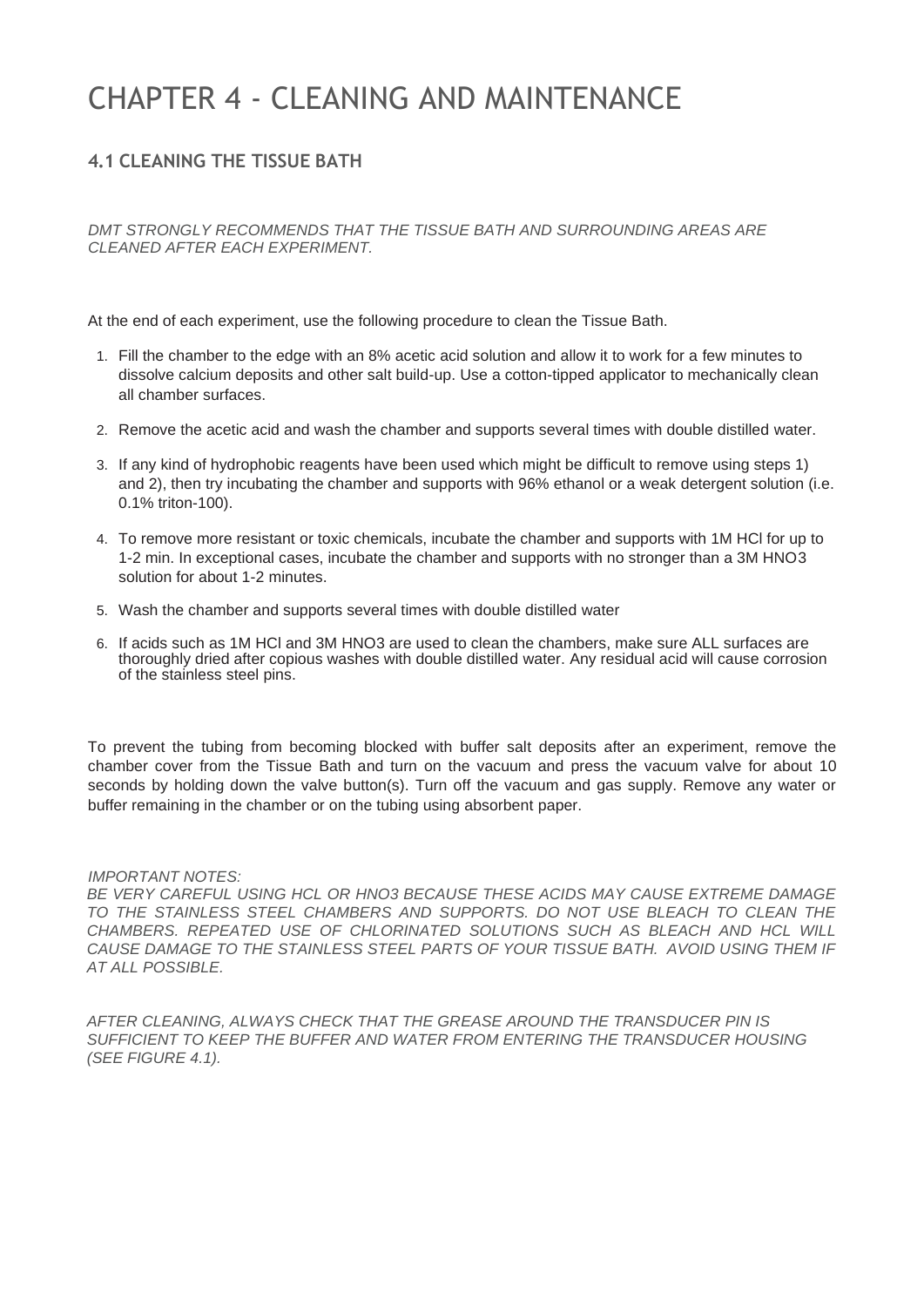If red or brown discolorations appear on the chamber sides or on the supports, the following cleaning procedure will work in most cases:

- 7. Incubate the chamber and supports for 30 minutes with 2mM T-1210 Tetrakis- (2-pyridylmethyl) ethylenediamine solution dissolved in double distilled water.
- 8. Use a cotton-tip applicator to mechanically clean all the affected surfaces during the last 15 minutes of the incubation period.
- 9. Wash the chamber and supports several times with double distilled water.
- 10. Incubate the chamber with 96% ethanol for 10 minutes while continuing the mechanical cleaning with a cotton-tip applicator.
- 11. Remove the ethanol solution and wash a few times with double distilled water. Incubate the chamber and supports with an 8% acetic acid solution for 10 minutes and continue the mechanical cleaning with a swab-stick.
- 12. Wash the chamber and supports several times with double distilled water.
- 13. Dry the surfaces using absorbent paper or cotton-tip applicators.

*IMPORTANT NOTES:IN EXCEPTIONAL CASES, THE SUPPORTS MAY BE REMOVED FROM THE CHAMBER AND CLEANED INDIVIDUALLY TO ASSURE PROPER CLEANING OF ALL SURFACES. NEVER SOAK THE SUPPORTS IN ANYTHING STRONGER THAN 8% ACETIC ACID FOR EXTENDED PERIODS OF TIME (I.E. SEVERAL HOURS OR OVERNIGHT.*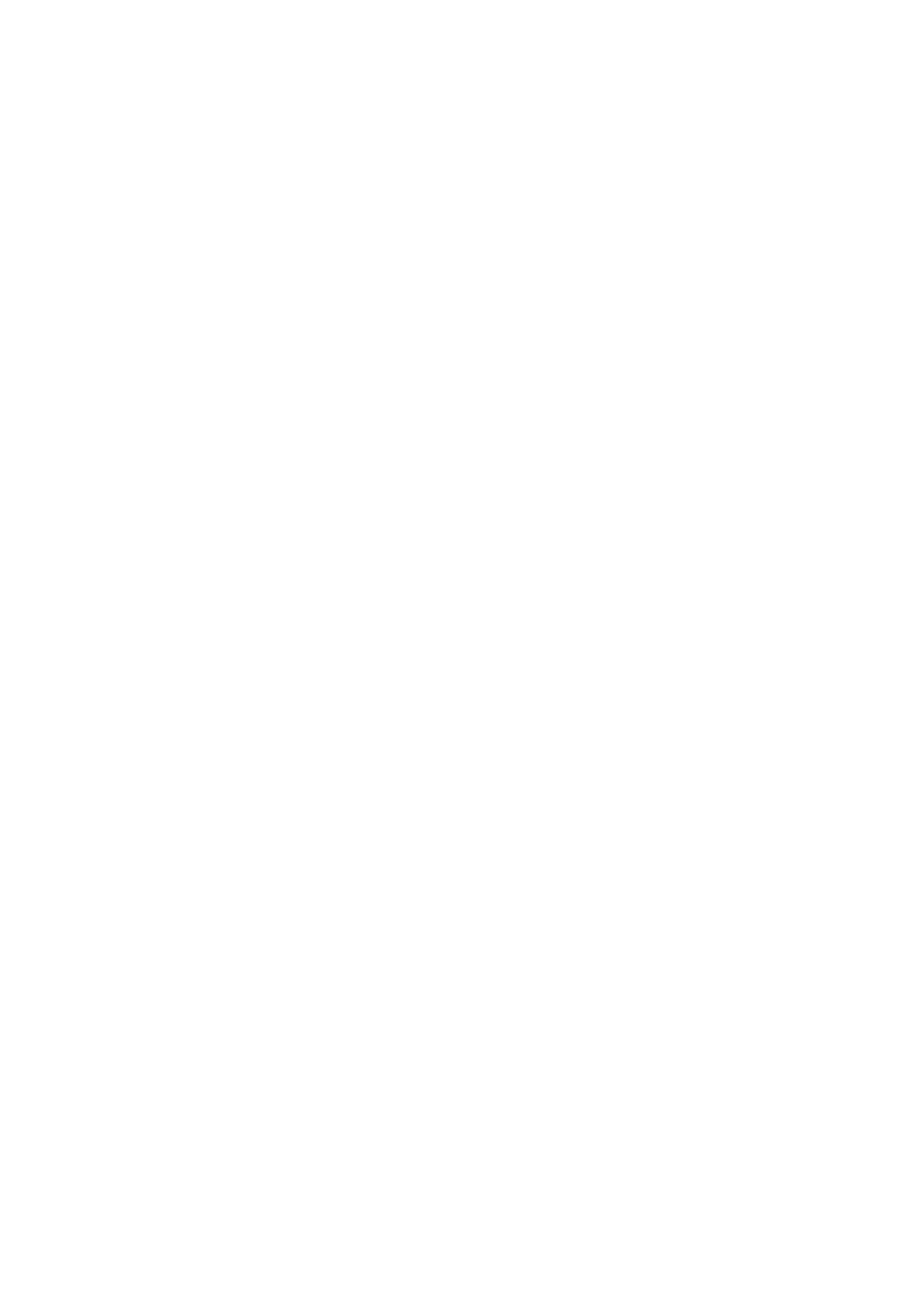## <span id="page-16-0"></span>**4.2 MAINTENANCE OF THE FORCE TRANSDUCER**

The force transducer is the most delicate and fragile component of the Tissue Bath. Extreme care should be used when handling or touching the force transducers. As a part of daily maintenance, inspect the grease around the transducer pin extending from the transducer housing pinhole before starting any experiment, see figure 4.1 below. Insufficient grease in this area will allow buffer and water to enter the transducer housing and causing damage to the force transducer.

#### *IMPORTANT NOTES*

*DMT RECOMMENDS THAT THE HIGH VACUUM GREASE SEALING THE TRANSDUCER PINHOLE IS CHECKED AND SEALED AT LEAST ONCE A WEEK, ESPECIALLY IF THE TISSUE BATH IS USED FREQUENTLY.*

*DMT TAKES NO RESPONSIBILITY FOR THE USE OF ANY OTHER KINDS OF HIGH VACUUM GREASE OTHER THAN THE ONE AVAILABLE FROM DMT.*

*DMT TAKES NO RESPONSIBILITY FOR ANY KIND OF DAMAGE TO THE FORCE TRANSDUCERS.*



*Figure 4.1 Close-up of transducer pin from outside. Arrow indicates the position to place the grease to seal the transducer pin hole*

#### **4.2.1 CHECKING THE FORCE TRANSDUCER**

*.* 

The force transducer is a strain gauge connected to a Wheatstone bridge. The force transducers for each chamber are housed in a separate, protective compartment. While the protective cover offers some mechanical protection for the force transducers, they are still very vulnerable to applied forces exceeding 1 Newton (100grams) or fluid running into the transducer compartment due to insufficient greasing of the transducer pinhole.

If the force readings on the Multi Interface appear unstable or noisy, then first check that the chambers are connected properly to the Multi Interface and that the chambers are plugged all the way into the Multi Interface. If the force reading(s) is still unstable or noisy, then perform a new calibration as described in chapter 3.2 in Organ Bath System User Manual.

During the new calibration, monitor the relative force reading values in the Force Calibration sub-menu on the Multi Interface (Steps 4 and 5 of the force calibration procedure). The normal operating values for the force transducer during calibration should be between 3000 and 3500.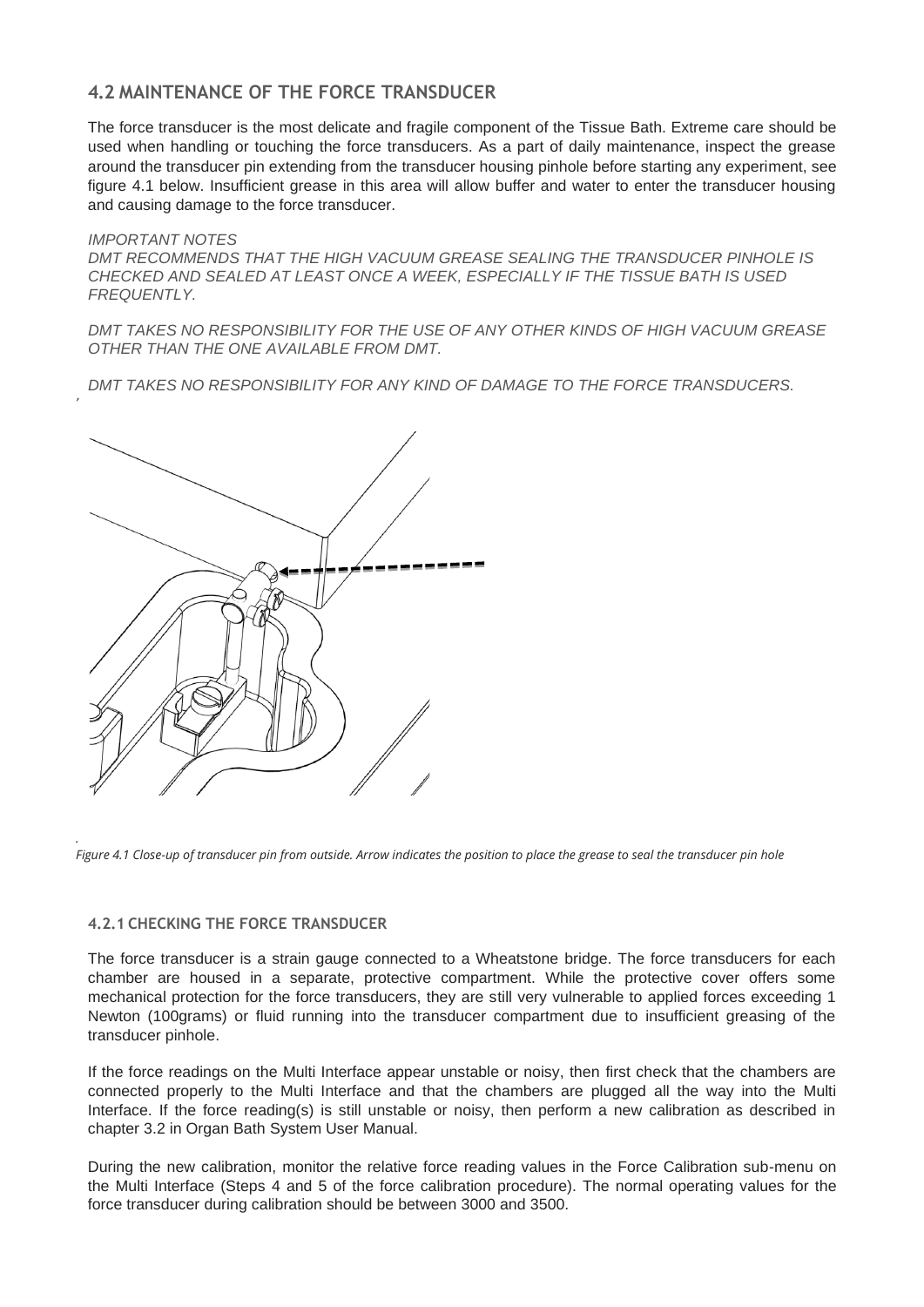- If the value is 0, a single digit, or a three-digit number, the force transducer is broken and needs to be replaced.
- If the value is less than 1500 or greater than 4500, the force transducer is harmed and need to be recompensated at DMT to work properly. Contact your DMT sales representative.
- If the message "OFF" is displayed on the main page of the Multi Interface, even though the Tissue Bath is plugged in at the rear of the Multi Interface, the force transducer is broken and needs to be replaced. In addition, if the force reading(s) appear yellow in color, cannot be reset to zero, AND the transducer cannot be recalibrated, the force transducer is broken and needs to be replaced.

If any other problems related to the force transducer are encountered, please contact DMT for advice or further instructions.

#### **4.2.2 FORCE TRANSDUCER REPLACEMENT**

If the force transducer breaks and needs to be replaced, follow this step-by-step replacement procedure carefully:

- Remove the pin from the transducer pin coming out of the transducer house.
- Disconnect the Tissue Bath from the Multi Interface.
- Turn the Tissue Bath upside down and remove the transducer housing by loosening the two screws "A" and "B" as illustrated in figure 4.2 below.
- The replacement transducer will be shipped with the new transducer inside a new transducer house.
- Place a small amount of vacuum grease (clear or whitish grease) around the bottom of the transducer housing to seal the transducer housing when set back in place.
- Carefully realign the transducer housing with the new transducer on the Tissue Bath and reinsert the Allen screws through the bottom of the Tissue Bath.
- Tighten the screws and place some vacuum grease around the transducer pin that protrudes from the transducer housing, see figure 4.3. Make sure that the hole is completely sealed to prevent buffer solution or water from entering the transducer housing and damaging the new force transducer.

#### *IMPORTANT NOTE*

*CALIBRATE THE NEW FORCE TRANSDUCER BEFORE PERFORMING A NEW EXPERIMENT*

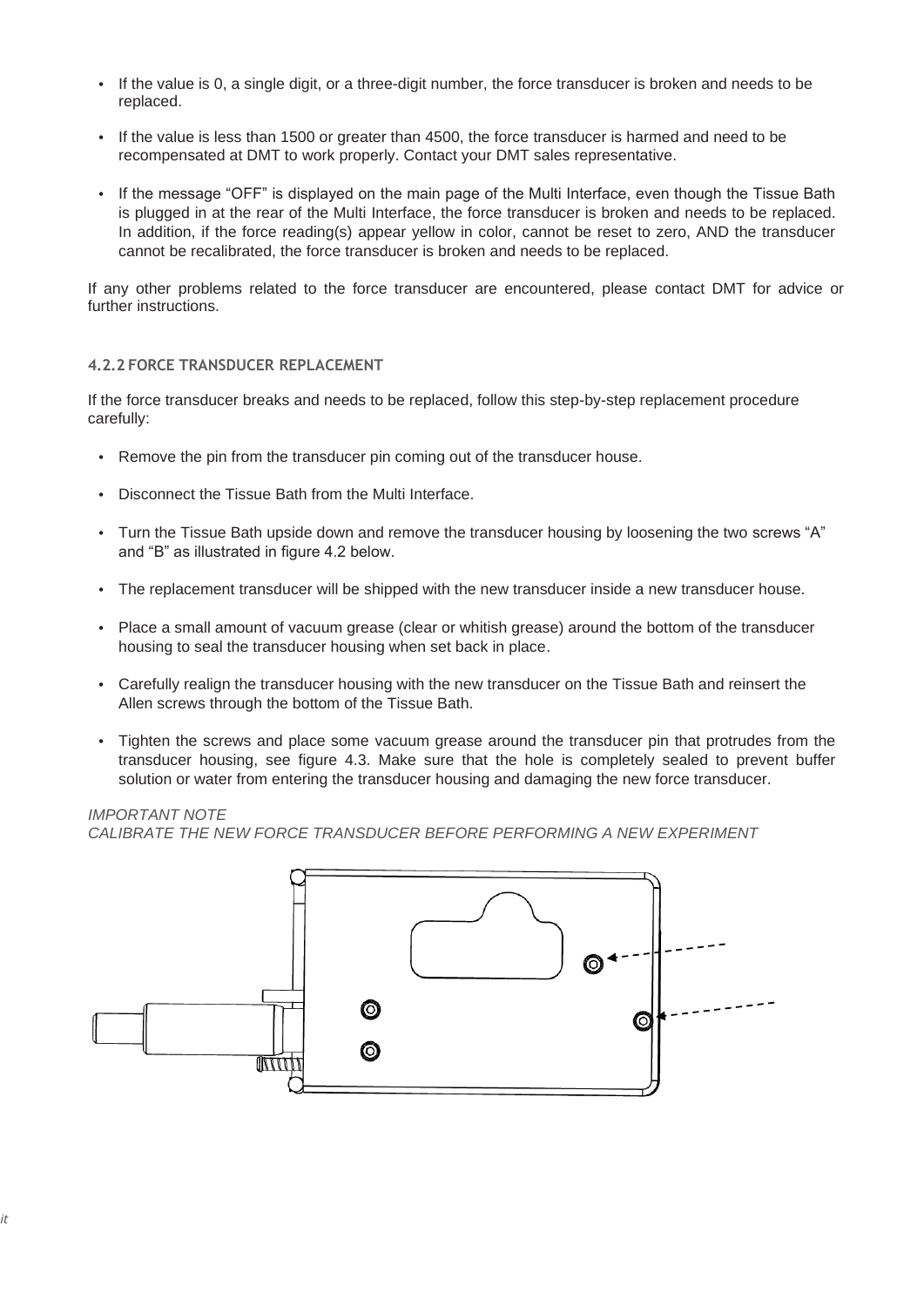### **4.2.3 MAINTENANCE OF THE LINEAR SLIDES**

Check the micropositioner for grease at least once a month. There are 3 main parts that will need to be greased on the micropositioner, those parts being the micropositioner screw thread and the 2 slide bars to the left and right of the micropositioner screw thread. In case of insufficient lubrication, grease the micropositioner with the "Grease for Linear Slides" included with your system. Apply the linear slide grease in the areas indicated by the arrows in figure 4.6 below.



*Figure 4.6 The areas where linear slide grease may be applied for smooth micropositioner movement*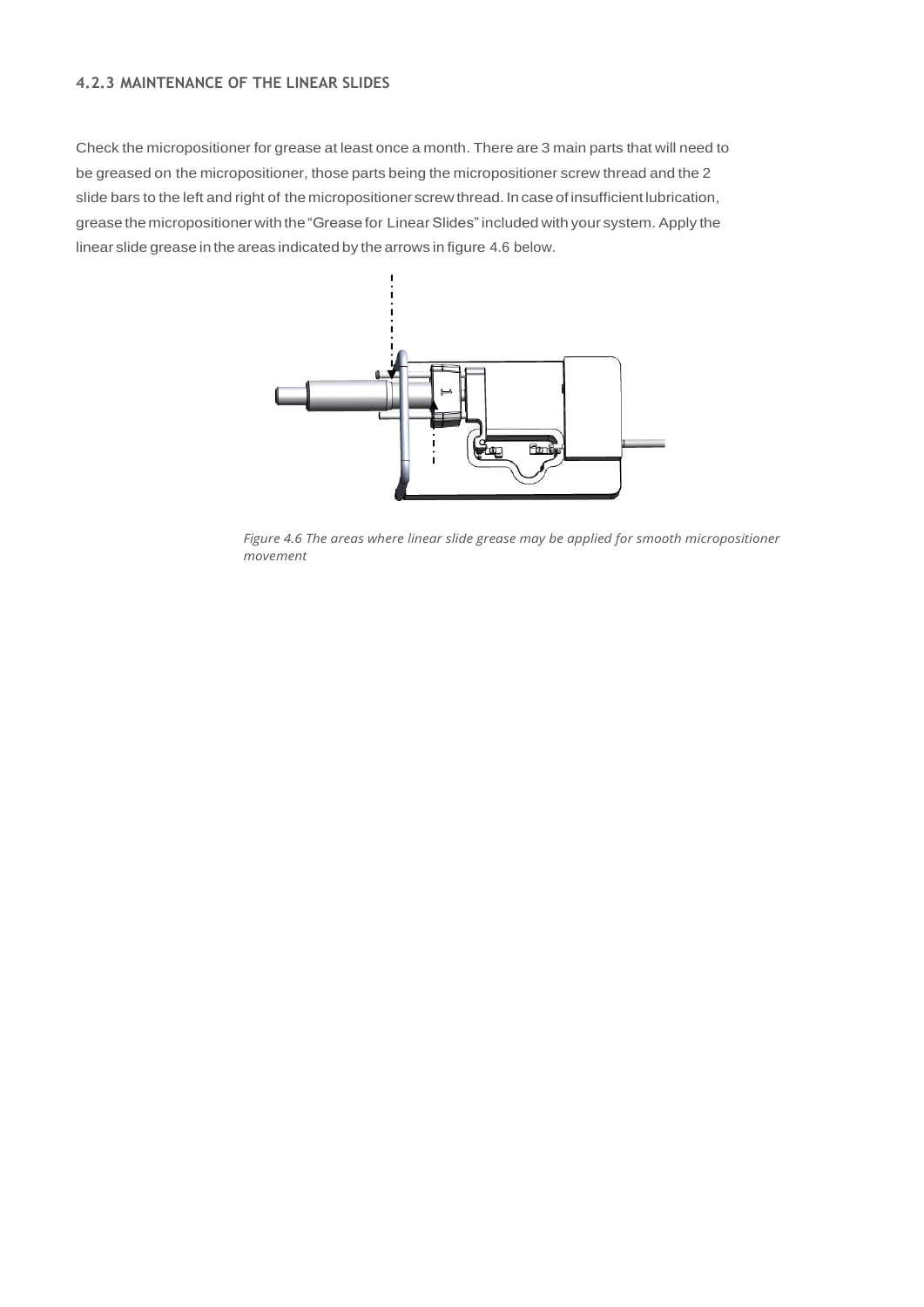## <span id="page-19-0"></span>APPENDIX 1 - BUFFER RECIPES

## **PHYSIOLOGICAL SALINE SOLUTION (PSS)**

## **1X PSS:**

| Chemical                            | Mol.Wt    | mM    | q/0.5L   | q/L   | q/2L  | q/4L  |
|-------------------------------------|-----------|-------|----------|-------|-------|-------|
| <b>NaCl</b>                         | (58.45)   | 130   | 3.799    | 7.598 | 15.20 | 30.39 |
| KCI                                 | (74.557)  | 4.7   | 0.175    | 0.35  | 0.70  | 1.40  |
| KH <sub>2</sub> PO <sub>4</sub>     | (136.09)  | 1.18  | 0.08     | 0.16  | 0.32  | 0.64  |
| MgSO <sub>4</sub> 7H <sub>2</sub> O | (246.498) | 1.17  | 0.145    | 0.29  | 0.58  | 1.16  |
| NAHCO <sub>3</sub>                  | (84.01)   | 24.9  | 1.05     | 2.10  | 4.18  | 8.37  |
| Glucose                             | (180.16)  | 5.5   | 0.5      | 1.00  | 2.00  | 4.00  |
| <b>EDTA</b>                         | (380)     | 0.026 | 0.005    | 0.01  | 0.02  | 0.04  |
| CaCl <sub>2</sub>                   | (110.99)  | 1.6   | $0.8m$ L | 1.6mL | 3.2mL | 6.4mL |

**4.2.3** Make a 1.0M solution of CaCl2 (110.99) in double-distilled H2O. Filter-sterilize the calcium solution through a 0.22 μm filter. The sterilized solution can be stored in the refrigerator for up to 3 months.

- **4.2.4** Dissolve all the chemicals except the CaCl2 in approximately 80% of the desired final volume of double distilled H2O while being constantly stirred. For example, if 1 liter of PSS is to be made, then dissolve all the chemicals in 800mL of double distilled H2O.
- **4.2.5** Add the appropriate volume of 1.0M CaCl2 for the total volume of PSS being made (for example, 1.6mL of 1.0M CaCl2 for 1liter of buffer). Continue to stir the PSS while the CaCl2 is being added.
- **4.2.6** Bring the solution up to the final volume with double-distilled H2O. Continue to stir the solution until the EDTA is fully dissolved. This takes about 15 minutes at room temperature.
- **4.2.7** Aerate the solution with carbogen (95% O2 + 5% CO2) for about 20 minutes.

## **25X CONCENTRATED PSS:**

| Chemical                            | Mol.Wt    | mM    | q/0.5L | g/L    | q/2L   | q/4L   |
|-------------------------------------|-----------|-------|--------|--------|--------|--------|
| <b>NaCl</b>                         | (58.45)   | 3250  | 94.98  | 189.96 | 379.92 | 759.84 |
| KCI                                 | (74.557)  | 117.5 | 4.375  | 8.75   | 17.5   | 35.0   |
| KH, PO                              | (136.09)  | 29.5  | 2.0    | 4.0    | 8.0    | 16.0   |
| MgSO <sub>a</sub> 7H <sub>2</sub> O | (246.498) | 29.25 | 3.625  | 7.25   | 14.5   | 29.0   |
| <b>EDTA</b>                         | 380)      | 0.65  | 0.125  | 0.25   | 0.50   | 1.0    |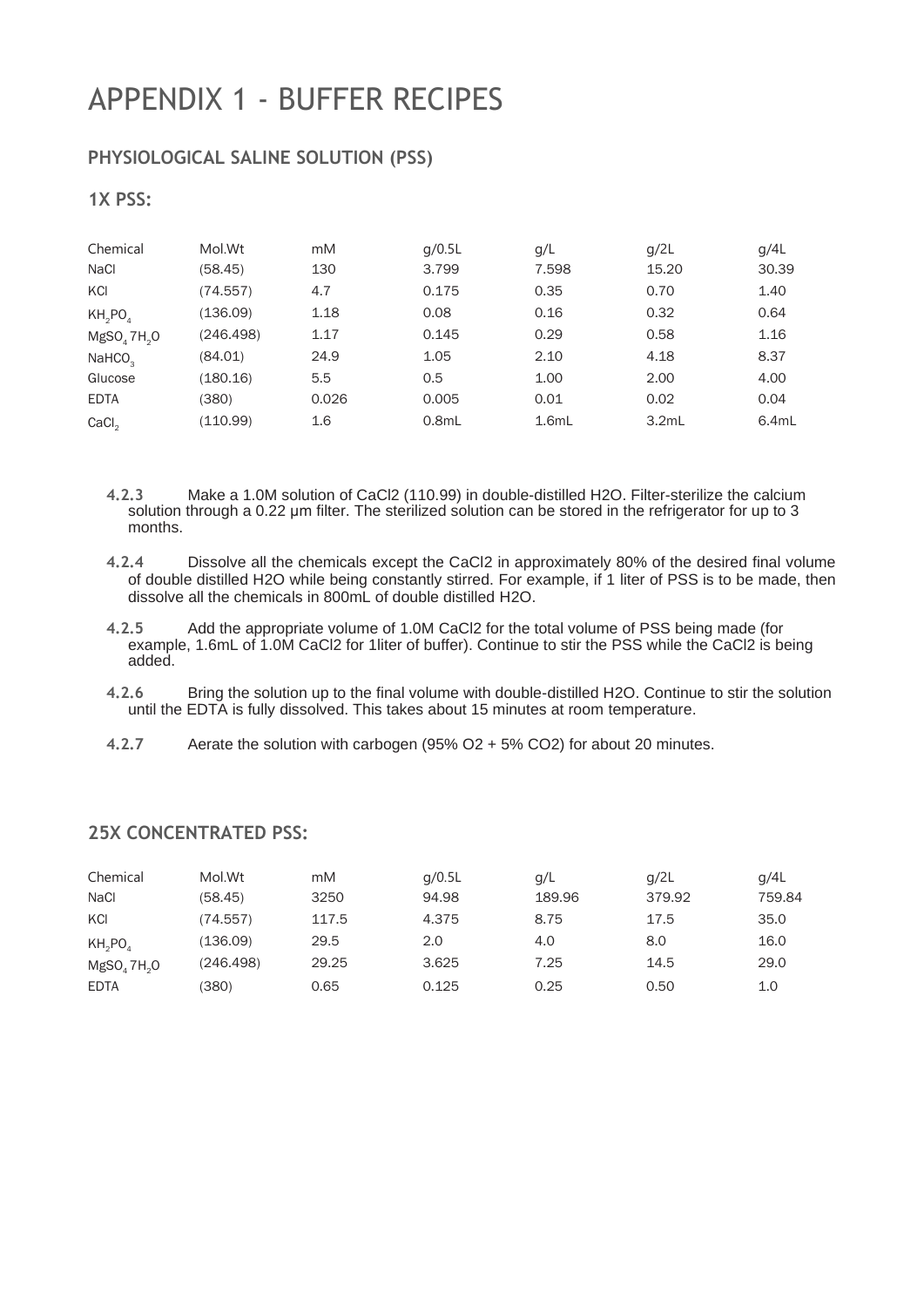- 1. Make a 1.0M solution of CaCl2 (110.99) in double-distilled H2O. Filter-sterilize the calcium solution through a 0.22μm filter. The sterilized solution can be stored in the refrigerator for up to 3 months.
- 2. Dissolve all the chemicals in approximately 80% of the desired final volume of double distilled H2O while being constantly stirred. For example, if 1 liter of PSS is to be made, then dissolve all the chemicals in 800mL of double distilled H2O.
- 3. Bring the solution up to the final volume with double-distilled H2O. Continue to stir the solution until the EDTA is fully dissolved. This takes about 15 minutes at room temperature.
- 4. Store cold before use.

#### *Before use:*

- 5. Dilute the 25 x PSS stock solution 1:25 using double distilled H2O.
- 6. Add: 1.091g/L Glucose 2.100g/L NaHCO3
- 7. Add the appropriate volume of 1.0M CaCl2 for the total volume of PSS being made (for example, 1.6mL of 1.0M CaCl2 for 1 liter of buffer). Continue to stir the PSS while the CaCl2 is being added.
- 8. Bring the solution up to the final volume with double-distilled H2O. Aerate the solution with carbogen (95%O2 + 5%CO2) for at least 20 minutes. If necessary, wait further for the pH of the buffer to reach pH 7.4.

### **HIGH POTASSIUM PHYSIOLOGICAL SALINE SOLUTION (KPSS)**

### **1x 60mM KPSS:**

| Chemical                            | Mol.Wt    | mM    | q/0.5L   | q/L   | q/2L  | q/4L  |
|-------------------------------------|-----------|-------|----------|-------|-------|-------|
| <b>NaCl</b>                         | (58.45)   | 74.7  | 2.18     | 4.37  | 8.73  | 17.46 |
| KCI                                 | (74.557)  | 60    | 2.24     | 4.47  | 8.95  | 17.89 |
| KH <sub>2</sub> PO <sub>4</sub>     | (136.09)  | 1.18  | 0.08     | 0.16  | 0.32  | 0.64  |
| MgSO <sub>a</sub> 7H <sub>2</sub> O | (246.498) | 1.17  | 0.145    | 0.29  | 0.58  | 1.16  |
| NAHCO <sub>3</sub>                  | (84.01)   | 24.9  | 1.05     | 2.10  | 4.18  | 8.37  |
| Glucose                             | (180.16)  | 5.5   | 0.5      | 1.00  | 2.00  | 4.00  |
| <b>EDTA</b>                         | (380)     | 0.026 | 0.005    | 0.01  | 0.02  | 0.04  |
| CaCl <sub>2</sub>                   | (110.99)  | 1.6   | $0.8m$ L | 1.6mL | 3.2mL | 6.4mL |

- 1. Make a 1.0M solution of CaCl2 (110.99) in double-distilled H2O. Filter-sterilize the calcium solution through a 0.22μm filter. The sterilized solution can be stored in the refrigerator for up to 3 months.
- 2. Dissolve all the chemicals except the CaCl2 in approximately 80% of the desired final volume of double distilled H2O while being constantly stirred. For example, if 1 litre of PSS is to be made, then dissolve all the chemicals in 800mL of double distilled H2O.
- 3. Add the appropriate volume of 1.0M CaCl2 for the total volume of PSS being made (for example, 1.6mL of 1.0M CaCl2 for 1litre of buffer). Continue to stir the PSS while the CaCl2 is being added.
- 4. Bring the solution up to the final volume with double-distilled H2O. Continue to stir the solution until the EDTA is fully dissolved. This takes about 15 minutes at room temperature.
- 5. Aerate the solution with carbogen (95% O2 + 5% CO2) for about 20 minutes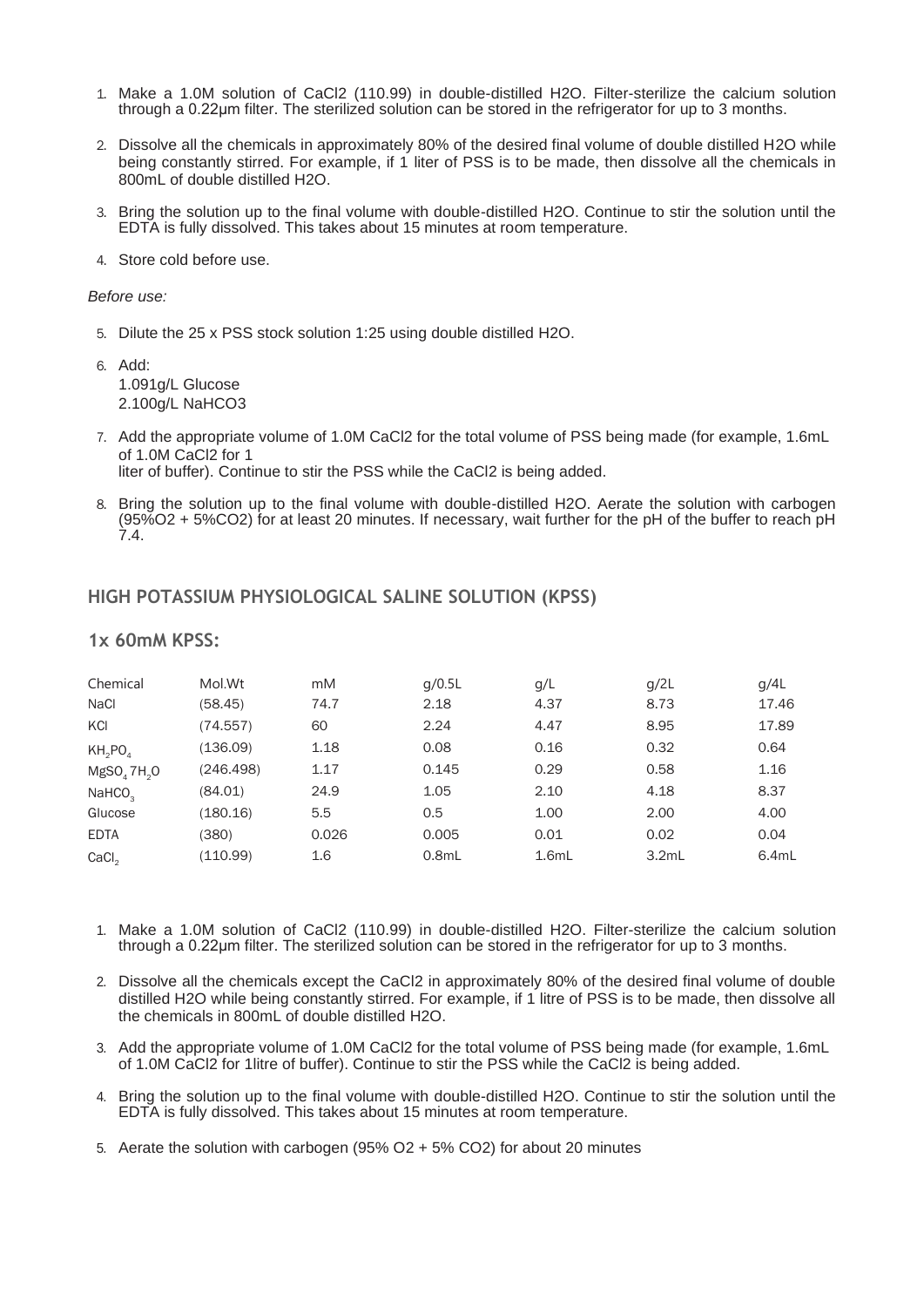## <span id="page-21-0"></span>APPENDIX 2 - NORMALIZATION THEORY

The importance of making a normalization before initiating an experiment with any tubular tissue segment is described in chapter

3.2. In this appendix the mathematical rationale and calculations underlying the normalization procedure are described in detail.

## **MATHEMATICAL CALCULATIONS**

Let (Xi, Yi) be the pair of values representing the micrometer reading (see appendix 3) and force reading respectively characterizing each step in the normalization procedure. Y0 is the force reading at the start position of the normalization procedure where the wires are just separated, and the force reading is approximately zero. Then, given that tension on the vessel is equal to force divided by wall length, the wall tension at the i-th micrometer reading is calculated by:

$$
T = \frac{(Y_1 - Y_0)}{2\delta \cdot (a_1 - a_2)}
$$

where δ is the microscope eyepiece reticule calibration factor in mm per division and a1 and a2 are the vessel end points when

measuring the length of the mounted vessel segment.

The internal circumference of the mounted vessel at the i-th reading is calculated by:

 $IC_{\mathsf{i}} = IC_{0} + (2\cdot(X_{\mathsf{i}} - X_{0}))$ 

where IC0 is the internal circumference of the mounted vessel when the wires are just separated and is given by:

 $IC<sub>0</sub> = (2 + \square) \cdot d$ 

where d is the wire diameter. For 40  $\mu$ m wires, IC0 = 205.6  $\mu$ m.

Using the Laplace relation, the effective pressure Pi is calculated for each pair of readings. The effective pressure is an estimate

of the internal pressure, which is necessary to extend the vessel to the measured internal circumference.



The stepwise distension is continued until the calculated effective pressure exceeds the target transmural pressure. The target value needs to be optimized for the individual tissue preparation (optimal active force as determined by the length-tension relationship for that tissue). For rat mesenteric arteries the target transmural pressure is normally 100mmHg (13.3kPa):

$$
T_{100\,\text{mmHg}} = 100\,\text{mmHg} \cdot \left(\frac{H}{2\pi}\right)
$$

An exponential curve is fitted to the internal circumference pressure data as illustrated in figure 3.9. Now the isobar corresponding to 100mmHg is used to calculate the IC100 value from the point of interception between the function of the exponential curve and the function of the 100mmHg isobar.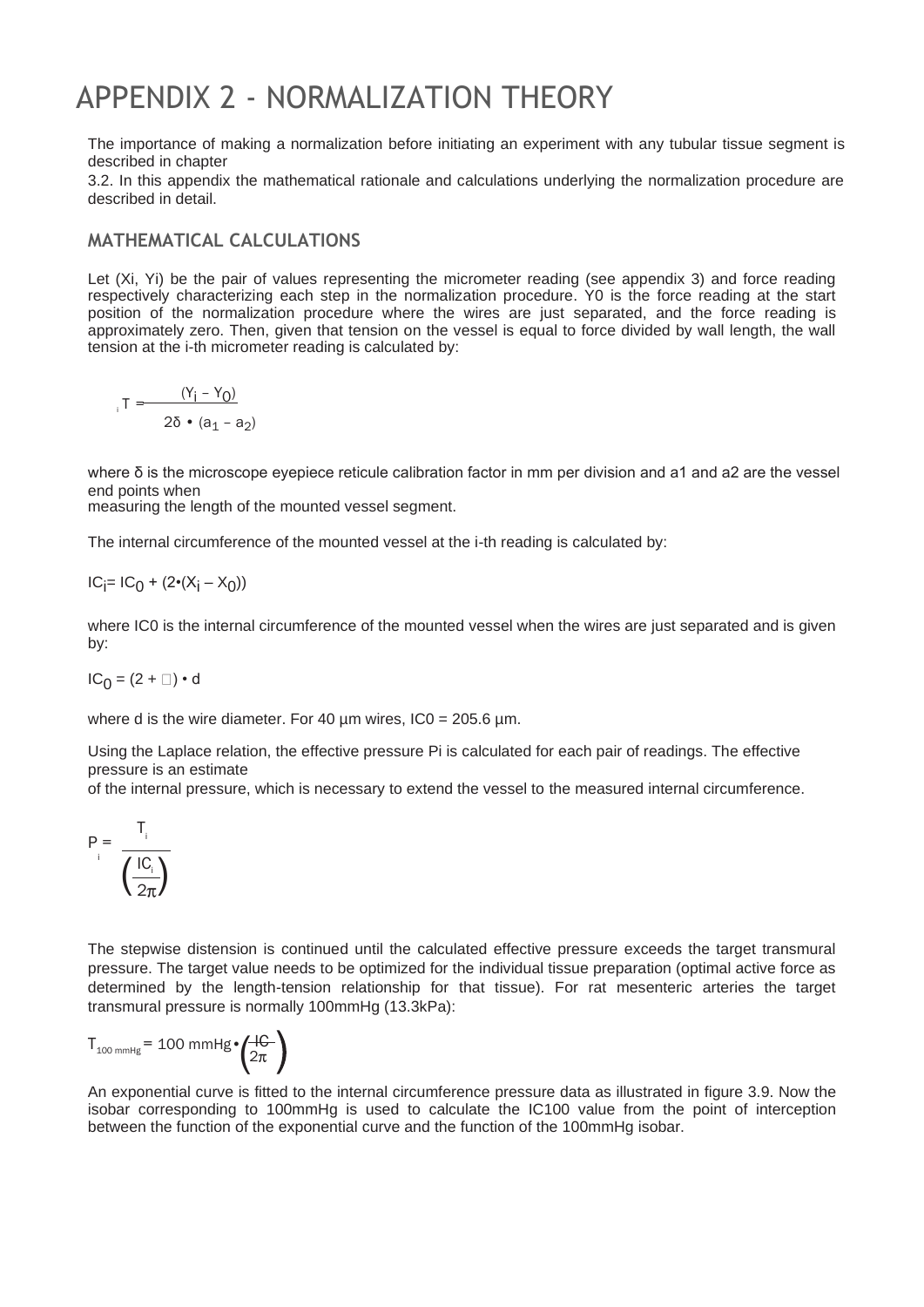The normalized internal circumference IC1 is calculated by multiplying the internal circumference corresponding to 100mmHg, IC100, by a factor k. The factor is for rat mesenteric arteries 0.9. Again, this value should be optimized for the particular tissue preparation being used by a length-tension curve.

$$
IC_1 = k \cdot IC_{100}
$$

The normalized internal (lumen) diameter is then calculated by:

$$
d_1 = \frac{IC_4}{\pi}
$$

The micrometer reading X1 at which the internal circumference of the normalized vessel is set to is calculated by:

$$
X_1 = X_0 + \frac{(IC_1 - IC_0)}{2}
$$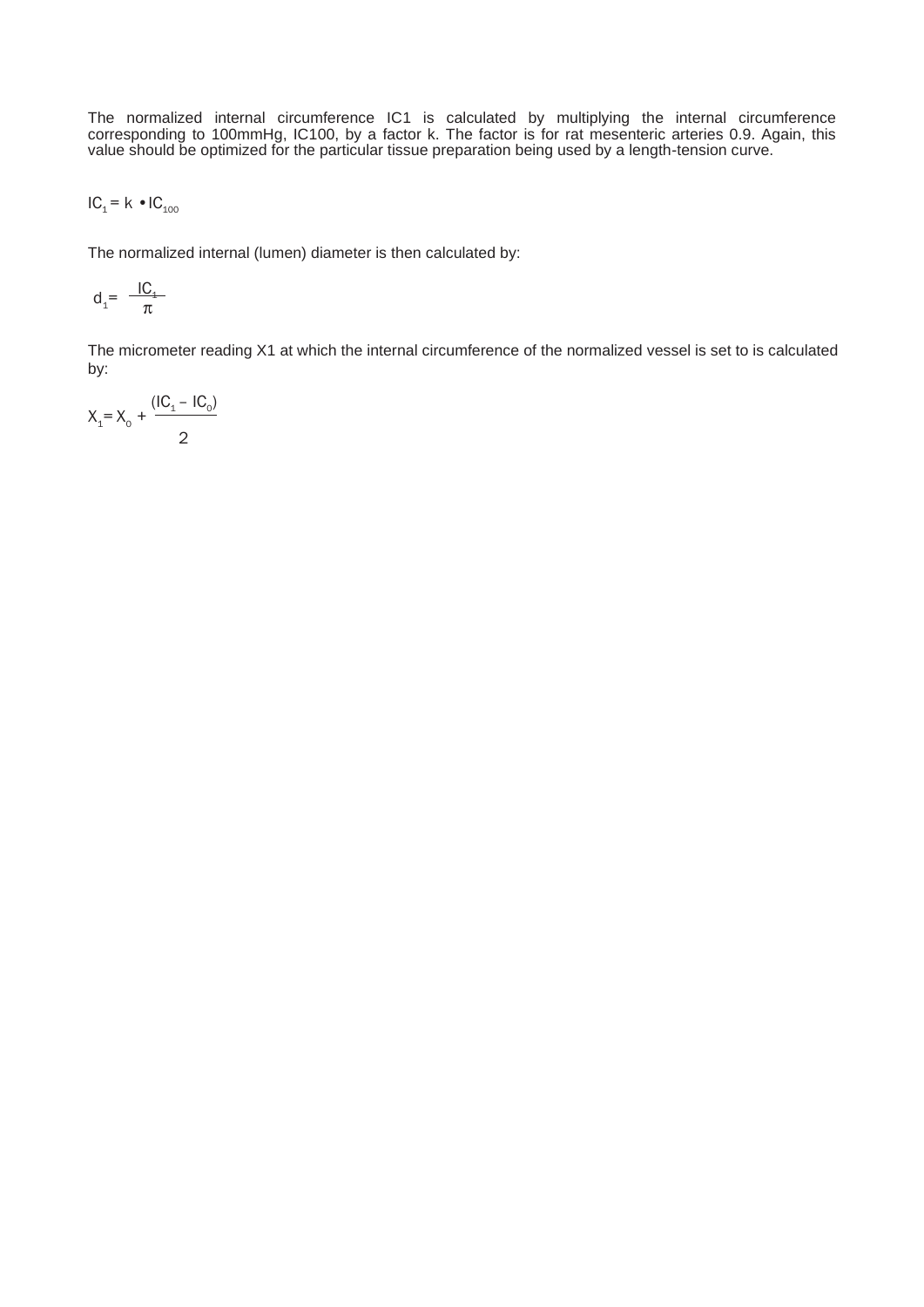## <span id="page-23-0"></span>APPENDIX 3 - READING A MILLIMETRE MICROMETER



*Figure A3.1 Overview of the micrometer parts (actual reading 20000 µm = 20 mm)*

#### Sleeve scale

The micrometer sleeve scale has a total length of 25mm divided into 50 equal parts. Each part of a division above the horizontal line represents 1mm, where each 5th line is marked by a longer line and a number designating the length in mm. Each division below the horizontal line is placed between each 1 mm mark (scale above the horizontal line) and represents 0.5mm.

#### Thimble scale

The thimble is divided into 50 equal parts, and one complete rotation of the thimble is indicated by the smallest division on the sleeve, which equals 0.5mm. Each division on the thimble scale is 10µm. If the thimble scale falls between two lines, then a number between 0 and 10µm must be approximated.

Example 1

- 1. Note that the thimble has stopped at a point beyond "10" on the sleeve indicating 10000µm (10mm).
- 2. Note that there is no mark completely visible between the 10mm mark and the thimble.

10380µm

- 3. Read the value on the thimble corresponding to the intersection with the horizontal line on the sleeve.
- A. Reading on sleeve: B. No additional mark visible: C. Thimble reading: Total reading: 10000µm 0µm 380µm



*Figure A2.2 Example 1: reading = 10380um*

#### Example 2

- 1. Note that the thimble has stopped at a point beyond "16" on the sleeve indicating 16000 µm (16 mm).
- 2. Note that this time a mark is visible between the 16 mm mark and the thimble indication 500  $\mu$ m.
- 3. Read the value on the thimble corresponding to the intersection with the horizontal line on the sleeve.
- A. Reading on sleeve: 16000µm
- B. One additional mark visible: 500µm
- C. Thimble reading: Total reading: 280µm 16780µm



*Figure A2.3 Example 2: reading = 16780um*